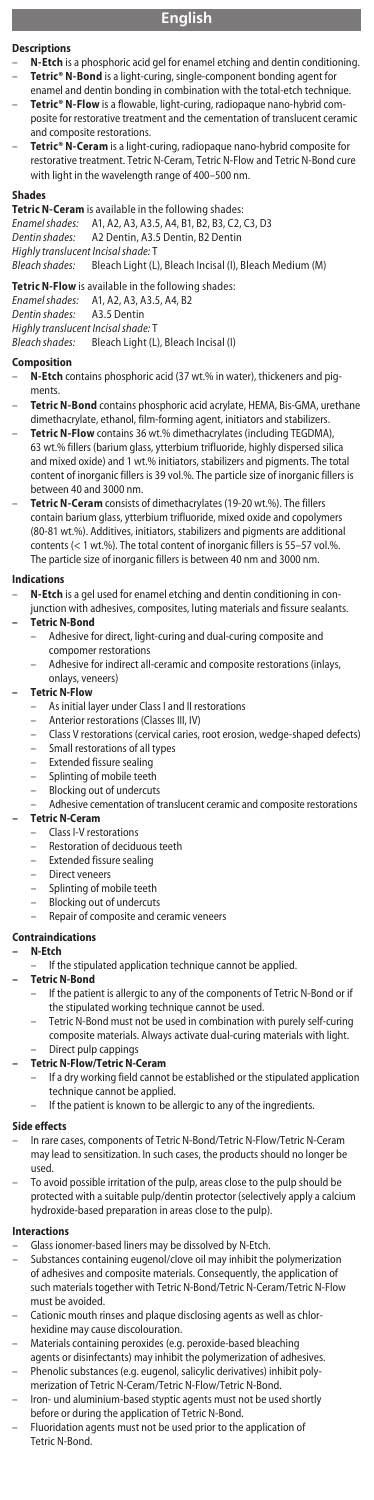

# **Application**

**Direct Restorations**<br>1 Select the shade Select the shade

- For facilitated access to the treatment field, the lip and cheek retractor OptraGate® can be used.
- 2. Adequate relative or absolute isolation using suitable auxiliaries, such
- as OptraGate® or OptraDam® Plus, is required. 3. Prepare the cavity according to the requirements of the adhesive technique.<br>4. Clean the cavity with water spray.
- 4. Clean the cavity with water spray.<br>5. Air dry the cavity.
- 5. Air dry the cavity.<br>6. Apply a pulp prot Apply a pulp protector (calcium hydroxide material, e. g. ApexCal®) if needed; only cover areas close to the pulp and subsequently apply a
- pressure resistant cement (e.g. Vivaglass® Liner). 7. Place a matrix and an interdental wedge, if required.
- 8. Apply N-Etch on enamel and subsequently on dentin; and allow a reaction time of 15 seconds. Afterwards, thoroughly rinse off the etchant with water spray and dry the tooth surfaces with oil-free air. Avoid excessive drying of the dentin. The etched enamel surface should have a chalky white appearance. If this is not the case, repeat the etching procedure using a shorter reaction time. If the tooth surface becomes accidentally contaminated (e. g. with saliva), repeat the etching procedure with a reaction time of max. 10 seconds. The reaction time on unprepared enamel (e.g. fissure sealants) is 30-60 seconds. If the enamel is selectively etched, use a reaction time of 15-30 seconds.
- 9. Tetric N-Bond.

Dispense the desired amount of Tetric N-Bond into a mixing well and apply it using a disposable applicator (e.g. Vivadent® Applicator Brush). Protect the adhesive from light (e.g. VivaPad®). Close the bottle immediately after each use. A new disposable applicator must be used for each application. Apply a thick layer of Tetric N-Bond on the enamel and dentin surfaces, using the enclosed application brush. Brush the material gently into the dentin for at least 10 seconds. Avoid insufficient coverage of the cavity and apply additional material, if required. Remove excess material and the solvent by a gentle stream of air so that the adhesive completely covers the enamel and dentin without pooling.

- 10. Light-cure Tetric N-Bond according to the curing time recommendations below.
	- A shiny tooth surface prior to the application of the composite shows that all surfaces are completely covered.
- 11. Apply Tetric N-Flow in layers of max. 2 mm or 1.5 mm (Dentin shade) and light-cure according to the curing recommendation indicated below. Apply Tetric N-Ceram in layers of max. 2 mm or 1.5 mm (Dentin shade) and contour/adapt the material to the cavity walls using a suitable instrument (e.g. OptraSculpt®).

Polymerize each layer individually according to the table below. Hold the light emission window as closely as possible to the surface of the restorative material.

| <b>Light intensity</b>         |                      | <b>Tetric N-Ceram</b> |                              | <b>Tetric N-Flow</b> |                              |                             |
|--------------------------------|----------------------|-----------------------|------------------------------|----------------------|------------------------------|-----------------------------|
| $\geq$ 500 mW/cm <sup>2</sup>  |                      |                       | 20 <sub>s</sub>              |                      | 20 <sub>s</sub>              |                             |
| $\geq 1000$ mW/cm <sup>2</sup> |                      |                       | 10 <sub>s</sub>              |                      |                              | 10 <sub>s</sub>             |
| <b>Curing Light</b>            | <b>Material</b>      |                       | <b>High Power</b><br>program |                      | <b>Soft Power</b><br>program | <b>Low Power</b><br>program |
| <b>Bluephase N</b>             |                      | Tetric N-Bond         |                              |                      |                              | 10 <sub>s</sub>             |
|                                | <b>Tetric N-Flow</b> |                       | 10 <sub>s</sub>              |                      | 15s                          |                             |
|                                |                      | Tetric N-Ceram        | 10 <sub>s</sub>              |                      | 15 <sub>s</sub>              |                             |
| <b>Bluephase NM</b>            |                      | Tetric N-Bond         | 10 <sub>s</sub>              |                      |                              |                             |
|                                |                      | Tetric N-Flow         | 15 <sub>s</sub>              |                      |                              |                             |
|                                |                      | Tetric N-Ceram        | 15 <sub>s</sub>              |                      |                              |                             |
| <b>Bluephase N MC</b>          | Tetric N-Bond        |                       | 10 <sub>s</sub>              |                      |                              |                             |
|                                | <b>Tetric N-Flow</b> |                       | 15 <sub>s</sub>              |                      |                              |                             |
|                                |                      | Tetric N-Ceram        | 15 <sub>s</sub>              |                      |                              |                             |

12. Finish the restoration with suitable finishers or fine diamonds. Subsequently, check the occlusion. Polish with silicone polishers (e.g. OptraPol®).

## **Indirect Restorations**

- 1. Prepare the ceramic or composite surface according to the manufacturer's instructions.
- 2. Prepare the tooth in the same way as for direct restorations, steps 1-10. **Important notes:** Avoid pooling of the adhesive as this may compromise the accuracy of fit of the definitive restoration.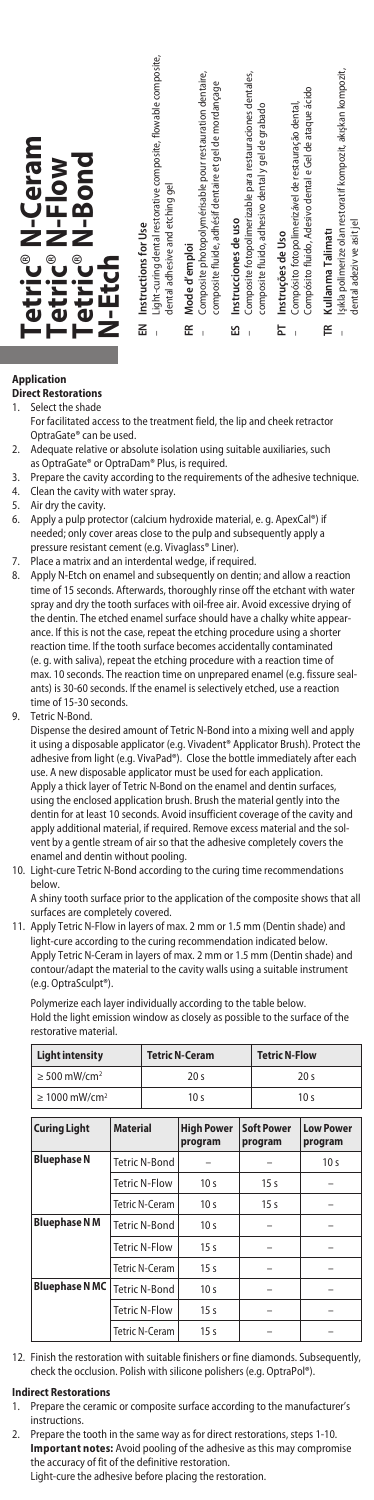3. Subsequently, place the restoration using a light-/dual-curing luting material (e.g. Variolink N) and light-cure according to the instructions of the manufacturer.

# **Note on N-Etch Jumbo**

# **Refilling of empty N-Etch syringes**



Empty 2 ml syringes can be conveniently refilled with the contents of the N-Etch Jumbo syringe up to 15 times.

#### **Important**

- Although the 2 ml syringe is equipped with a plunger safety stop, it is absolutely necessary to wear gloves, protective goggles and a face mask for reasons of safety.
- Remove the screw-on cap from the 30 g Jumbo syringe and the empty 2 ml syringe.
- Join the tips of the two syringes with a twisting, clockwise motion. Make sure that the two syringes are firmly joined.
- **Caution:** Do not strip the thread.
- Refill the 2 ml syringe by slowly and steadily pulling the plunger of the small syringe. Simultaneously, exert light pressure on the plunger of the jumbo sy-ringe using the other hand to support the refilling process. **– Avoid overfilling the 2 ml syringe.**
- **Under no circumstances exceed the plunger safety stop of the small syringe there is a risk of acid burn!**
- 
- Do not point the syringes towards people during refilling.
- Do not fill etchant from the 2 ml syringe back to the Jumbo syringe. Disconnect the two syringes by an anticlockwise twist.
- 
- Replace the screw-on cap on the 30 g Jumbo syringe. – Attach an application tip to the 2 ml syringe. The filled 2 ml syringe is now ready for use. Apply the etchant as described above.
- Use only the N-Etch application tips delivered with this package. The use of other application tips may have an adverse effect on the viscosity
- of the etchant.
- In order to ensure traceability, write the LOT number and expiration date of the 30 g Jumbo syringe on the label provided; and attach it to the filled 2 ml syringe.

# **Special note**

- 1. If fresh Tetric N-Ceram is applied to polymerized material, it must first be roughened and wetted with Heliobond.
- 2. Tetric N-Flow/Tetric N-Ceram should have room temperature when applied. Cool temperatures render the material difficult to extrude.
- 3. Do not use oxidizing disinfectants to disinfect bottles, syringes and Cavifils.

# **Warning N-Etch**

Phosphoric acid gel is corrosive. When filling the 2 ml syringe, always wear protective goggles and gloves. Avoid contact with the skin, mucous membrane and eyes (goggles are recommended for both

patients and operators). If the material should accidentally come in contact with the eyes, immediately rinse with copious amounts of water and consult a physician/ophthalmologist. After skin contact, immediately rinse with water and soap. After contact with sensitive materials (surfaces, clothing), immediately clean with copious amounts of water.

# **Warning Tetric N-Bond**

- Tetric N-Bond is an irritant. Avoid contact with skin, mucous membranes and eyes.
- In case of skin contact, immediately wash with soap and copious amounts of water.
- If the material should accidentally come in contact with the eyes, immediately rinse with copious amounts of water and consult a physician/ ophthalmologist.
- In rare cases, contact with skin may lead to sensitization towards the ingredients.
- Commercial medical gloves do not provide protection against the sensitizing effects of methacrylates

# **Warning Tetric N-Flow/Tetric N-Ceram**

- Avoid contact of unpolymerized material with the skin/mucous membrane and eyes.
- Unpolymerized material may have a slight irritating effect and may lead
- to a sensitization against methacrylates. Commercial medical gloves do not provide protection against the sensitizing effect of methacrylates.

# **Storage and hygiene**

- Storage temperature: 2-28 °C (36-82 °F)
- N-Etch recommendation: Refrigerate large stocks at 2-8 °C (36-46 °F).
- 
- Close syringes/Cavifils/bottles immediately after usage. Exposure to light causes premature polymerization.
- Expiry date: see note on Cavifils, syringes, bottles and packaging.
- Do not use any of these products after the indicated date of expiration. – If Tetric N-Ceram or Tetric N-Flow is applied from the Cavifil directly in the mouth of the patient, the Cavifil or the application cannula of the syringe must not be used for more than one patient due to hygienic reasons (prevention of cross-contamination between patients).

## **Keep material out of children's reach.**

# **For use in dentistry only.**

The material has been developed solely for use in dentistry. Processing should be carried out strictly according<br>to the Instructions for Use. Liability cannot be accepted for damages resulting from failure to observe the I

# **Français**

#### **Descriptions**

- **N-Etch** est un gel à l'acide phosphorique destiné au mordançage de l'émail et au conditionnement de la dentine.
- **Tetric® N-Bond** est un agent de liaison photopolymérisable monocomposant, destiné aux applications adhésives amélo-dentinaires en combinaison avec la technique de mordançage total.
- **Tetric® N-Flow** est un composite nano-hybride fluide, photopolymérisable et radio-opaque. Il est destiné aux obturations en technique directe et au collage des restaurations indirectes en composite et en céramique translucide.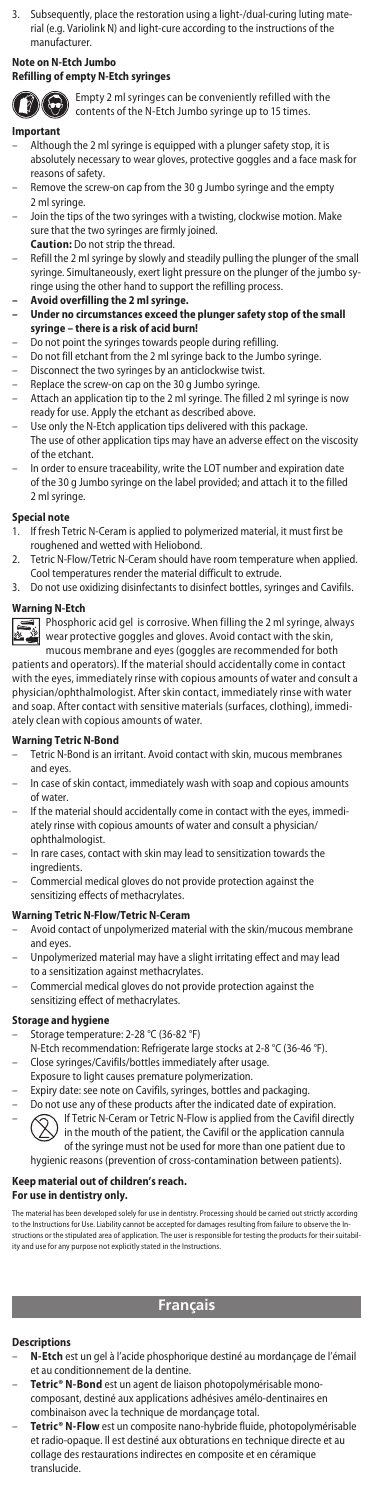

– **Tetric® N-Ceram**est un composite photopolymérisable radio-opaque nano-hybride pour les traitements de restauration. Tetric N-Ceram, Tetric N-Flow et Tetric N-Bond photopolymérisent à une longueur d'onde comprise entre 400 et 500 nm.

# **Teintes**

**Tetric N-Ceram** est disponible dans les teintes suivantes :<br> *Teintes émail :* A1, A2, A3, A3.5, A4, B1, B2, B3, C2

- *Teintes émail :* A1, A2, A3, A3.5, A4, B1, B2, B3, C2, C3, D3 *Teintes dentine :* A2 Dentin, A 3.5 Dentin, B2 Dentin
- 

 $T$ einte incisale haute transparence :

*Teintes de blanchiment :* Bleach Light (L), Bleach Incisal (I), Bleach Medium (M)

**Tetric N-Flow** est disponible dans les teintes suivantes : *Teintes émail :* A1, A2, A3, A3.5, A4, B2

*Teintes Dentine :* A3.5 Dentin  $T$ einte incisale haute transparence :

*Teintes de blanchiment :* Bleach Light (L), Bleach Incisal (I)

#### **Composition**

- **N-Etch** contient de l'acide phosphorique (37 % du poids), des épaississants et des pigments.
- **Tetric N-Bond** contient de l'acrylate d'acide phosphorique, de l'HEMA, du bis-GMA, du diméthacrylate d'uréthane, de l'éthanol, un agent filmogène, des catalyseurs et des stabilisants.
- **Tetric N-Flow** contient des dimethacrylates (36 % du poids) y compris des TEGDMA, des charges minérales (verre de baryum, de trifluorure d'ytterbium, de silicium hautement dispersé et d'oxyde mixte, 63 % du poids) et des catalyseurs, des stabilisants et des pigments (1 % du poids). La teneur totale en charges minérales est de 39 % en volume. La taille des particules de charges minérales est comprise entre 40 et 3000 nm.
- **Tetric N-Ceram** se compose de diméthacrylates (19-20 % du poids). La charge minérale se compose de verre de baryum, de trifluorure d'ytterbium, d'oxyde mixte et de copolymères (80-81 % du poids). Sont aussi contenus : additifs, catalyseurs, stabilisateurs et pigments (< 1 % du poids). La teneur totale en charges minérales est de 55-57 % en volume. La taille des particules de charges minérales est comprise entre 40 et 3000 nm.

#### dicatio

- **N-Etch** est un gel destiné au mordançage de l'émail et au conditionnement de la dentine utilisé de manière conjointe avec des adhésifs, des composites,
	- des matériaux de collage et des matériaux de scellement de sillon. **– Tetric N-Bond**

- Adhésif pour restaurations composites et compomères directs, photopolymérisables et à polymérisation duale
- Adhésif pour restaurations indirectes tout-céramique et composites (inlays, onlays, facettes)

### **– Tetric N-Flow**

- Couche initiale sous des restaurations de Classe I et II
- Restaurations antérieures (Classes III et IV)
- Restaurations de Classe V (carie et érosion cervicale, défauts cunéiformes)
- Petites restaurations de tous types
- Scellement étendu de puits et sillons
- Contention des dents mobiles
- Comblement des contre-dépouilles
- Collage adhésif des restaurations en céramique ou composites translucides

## **– Tetric N-Ceram**

- Restaurations de Classe I à V
- Restauration des dents lactéales
- Scellement étendu de puits et sillons
- Facettes en méthode directe
- Contention des dents mobiles
- Comblement des contre-dépouilles
- Réparations de facettes en composite et en céramique

# **Contre-indications**

# **– N-Etch**

– Si la technique d'application stipulée ne peut être appliquée.

# **– Tetric N-Bond**

- Si le patient est allergique à l'un des composants du Tetric N-Bond ou si
- la technique de travail stipulée ne peut pas être utilisée. Tetric N-Bond ne doit pas être utilisé en combinaison avec des
	- matériaux composites autopolymérisants. Activez toujours les matériaux à polymérisation duale à la lumière.

#### – Coiffage pulpaire direct **– Tetric N-Flow/Tetric N-Ceram**

- - S'il n'est pas possible d'isoler le champ opératoire ou si on ne peut pas mettre en œuvre le matériau selon le protocole d'application stipulé.
		- Si le patient a un risque d'allergie connue à l'un des composants.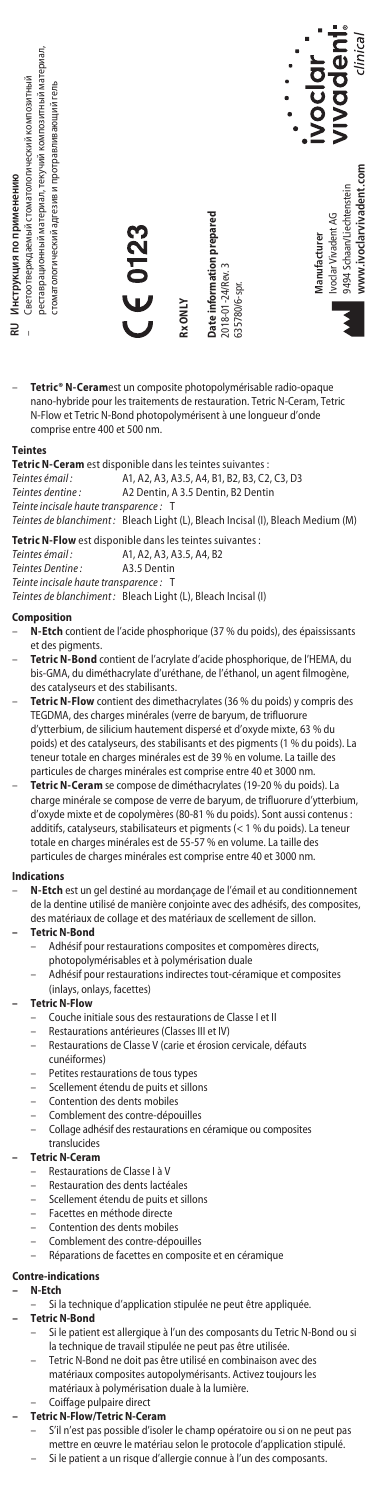#### **Effets secondaires**

- Dans de rares cas, les composants de Tetric N-Bond/Tetric N-Flow/Tetric N-Ceram peuvent conduire à des sensibilités. Dans de tels cas, les produits ne devraient plus être utilisés.
- Afin d'éviter une irritation pulpaire, il est conseillé d'utiliser une protection dentinaire/pulpaire sur les zones proches de la pulpe (application sélective d'une préparation à l'hydroxyde de calcium).

#### **Interactions**

- Les liners à base de verre ionomère peuvent être dissous par N-Etch. Les substances à base d'eugénol/essence de girofle inhibent la polymérisation des composites et des adhésifs. Par conséquent, l'application
- 
- de ces matériaux en combinaison avec Tetric N-Bond/Tetric N-Ceram/Tetric N-Flow doit être évitée.
- Les bains de bouche cationiques, les agents révélateurs de plaque et la
- chlorhexidine peuvent provoquer des dyschromies. Les matériaux contenant des peroxydes (ex. : agents d'éclaircissement ou désinfectants à base de peroxyde) peuvent inhiber la polymérisation des adhésifs.
- Les substances phénoliques (ex. : eugénol, dérivés salicyliques) inhibent la polymérisation du Tetric N-Ceram/Tetric N-Flow/Tetric N-Bond.
- Les agents hémostatiques à base de fer et d'aluminium ne doivent pas être utilisés avant ou pendant l'application du Tetric N-Bond.
- Les agents de fluoration ne doivent pas être utilisés avant l'application du Tetric N-Bond.

# **Mise en œuvre**

# **Restaurations directes**

- 1. Déterminer la teinte
	- Pour faciliter l'accès au champ de traitement, l'écarteur pour lèvres et joues OptraGate® peut être utilisé.
- 2. Il est nécessaire de garantir une isolation relative ou intégrale à l'aide<br>d'accessoires adantés tels que OntraGate® ou OntraDam® Plus
	- d'accessoires adaptés tels que OptraGate® ou OptraDam®
- 3. Préparer la cavité selon les principes de la dentisterie adhésive.
- 4. Nettoyer la cavité avec un spray d'eau.<br>5. Sécher la cavité.
- 5. Sécher la cavité.<br>6. Au besoin, appli
- Au besoin, appliquer une préparation (à base d'hydroxyde de calci comme ApexCal®) pour protéger la pulpe. Ne couvrir que les zones proches de la pulpe. Ensuite, appliquer un ciment résistant à la compression (comme Vivaglass® Liner).
- Au besoin, placer une matrice et un coin interdentaire
- 8. Appliquer N-Etch sur l'émail puis sur la dentine. Laisser réagir pendant 15 secondes. Ensuite, rincer abondamment le gel de mordançage avec un spray d'eau et sécher avec de l'air exempt d'huile. Éviter de trop sécher la dentine. La surface de l'émail mordancé doit avoir un aspect blanc crayeux. Si ce n'est pas le cas, répéter la procédure de mordançage avec un temps de réaction plus court. Si la surface de la dent est accidentellement contaminée<br>(par exemple avec de la salive), répéter la procédure de mordancage avec u .<br>nple avec de la salive), répéter la procédure de mordançage avec un temps de réaction de maximum 10 secondes. Le temps de réaction sur l'émail non préparé (ex. : scellement de sillon) varie de 30 à 60 secondes. Si l'émail est partiellement mordancé, prévoir un temps de réaction de 15 à 30 secondes.
- 9. Tetric N-Bond.

Déposer la quantité désirée de Tetric N-Bond dans un godet avant de l'appliquer à l'aide d'un applicateur jetable (ex. : Vivadent® Applicator Brush). Protéger l'adhésif de la lumière (ex. : VivaPad®). Refermer la bouteille immédiatement après chaque utilisation. Un nouvel applicateur jetable doit être utilisé pour chaque application.

Appliquer une couche épaisse de Tetric N-Bond sur les surfaces d'émail et de dentine à l'aide de la brosse d'application fournie. Brosser le matériau doucement dans la dentine pendant au moins 10 secondes. Assurer une couverture suffisante de la cavité et appliquer plus de matériau, si nécessaire. Enlever le surplus de matériau et le solvant avec un léger souffle d'air afin que l'adhésif recouvre complètement l'émail et la dentine, sans surépaisseur.

10. Photopolymériser le Tetric N-Bond conformément aux temps de polymérisation indiqués ci-dessous.

Une surface de dent brillante avant l'application du composite indique que toutes les surfaces sont complètement recouvertes.

11. Appliquer le Tetric N-Flow en couches de max. 2 mm ou 1,5 mm (teinte dentine) et procéder à la photopolymérisation en suivant les recommandations indiquées ci-dessous.

Appliquer le Tetric N-Ceram en couches de max. 2 ou 1,5 mm (teinte dentine) et modeler/adapter le matériau aux parois de la cavité à l'aide d'un instrument approprié (ex. : OptraSculpt®)

Photopolymériser chaque couche selon les données du tableau ci-dessous. Maintenir l'embout lumineux de la lampe le plus près possible du matériau d'obturation.

| Intensité lumineuse            | <b>Tetric N-Ceram</b> | <b>Tetric N-Flow</b> |  |
|--------------------------------|-----------------------|----------------------|--|
| $\geq 500$ mW/cm <sup>2</sup>  | 20 sec.               | 20 sec.              |  |
| $\geq 1000$ mW/cm <sup>2</sup> | $10$ sec.             | $10$ sec.            |  |

| Lampe à photo-<br>polymériser | <b>Matériau</b>      | Programme<br><b>High Power</b> | Programme<br><b>Soft Power</b> | Programme<br><b>Low Power</b> |
|-------------------------------|----------------------|--------------------------------|--------------------------------|-------------------------------|
| <b>Bluephase N</b>            | Tetric N-Bond        |                                |                                | 10 sec.                       |
|                               | Tetric N-Flow        | $10$ sec.                      | 15 sec.                        |                               |
|                               | Tetric N-Ceram       | $10$ sec.                      | 15 sec.                        |                               |
| <b>Bluephase NM</b>           | Tetric N-Bond        | $10$ sec.                      |                                |                               |
|                               | Tetric N-Flow        | 15 sec.                        |                                |                               |
|                               | Tetric N-Ceram       | 15 sec.                        |                                |                               |
| <b>Bluephase N MC</b>         | Tetric N-Bond        | $10$ sec.                      |                                |                               |
|                               | <b>Tetric N-Flow</b> | 15 sec.                        |                                |                               |
|                               | Tetric N-Ceram       | 15 sec.                        |                                |                               |

12. Finir la restauration à l'aide de pointes de finition ou d'instruments diamantés. Puis, vérifier l'occlusion. Polir à l'aide de pointes siliconées (ex. : OptraPol®).

#### **Restaurations indirectes**

1. Préparer la surface céramique ou composite conformément aux instructions du fabricant.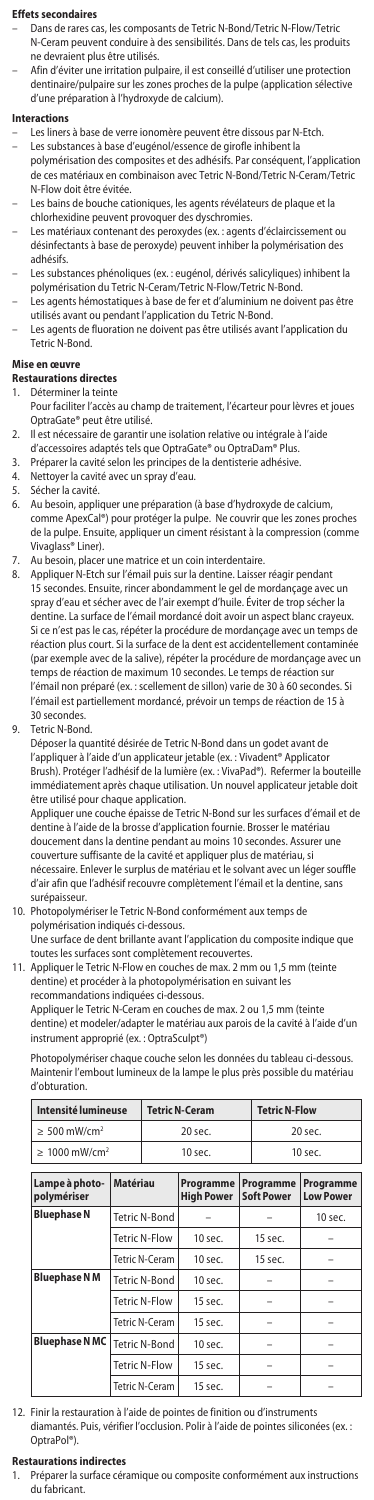- 2. Préparer la dent comme pour les restaurations directes, étapes 1 à 10. **Remarques importantes :** éviter les surépaisseurs de l'adhésif qui pourraient compromettre la précision d'ajustage de la restauration définitive.
- Photopolymériser l'adhésif avant de placer la restauration. 3. Ensuite, fixer la restauration à l'aide d'un matériau de photopolymérisation ou à polymérisation duale (ex. : Variolink N) et photopolymérisable conformément aux instructions du fabricant.

# **Remarque sur N-Etch Jumbo Rechargement de seringues N-Etch vides**



Les seringues vides de 2 ml peuvent être rechargées facilement et jusqu'à 15 reprises grâce au N-Etch Jumbo.

### **Important**

- Bien que la seringue de 2 ml soit équipée d'une butée de sécurité à piston, il est absolument nécessaire de porter des gants, des lunettes de protection et un masque pour des raisons de sécurité.
- Retirer le capuchon à visser de la seringue Jumbo de 30 g et de la seringue vide de 2 ml.
- Joindre les extrémités des deux seringues dans un mouvement de rotation effectué dans le sens des aiguilles d'une montre. Vérifier que les deux seringues sont fermement jointes.
- **Mise en garde :** ne pas dénuder l'embout fileté.
- Remplir la seringue de 2 ml en tirant lentement et fermement le piston de la petite seringue. Simultanément, exercer une légère pression sur le piston de la seringue jumbo en utilisant l'autre main pour maintenir le tout lors du remplissage.
- 
- **Ne pas trop remplir la seringue de 2 ml. Ne jamais dépasser la butée de sécurité du piston de la petite seringue. Risque de brûlure acide !**
- Ne pas diriger les seringues vers des personnes présentes lors du remplissage.
- Ne pas remplir la seringue Jumbo avec le gel de mordançage de la seringue de 2 ml.
- Séparer les deux seringues par une rotation effectuée dans le sens inverse des aiguilles d'une montre.
- 
- Replacer le capuchon à visser sur la seringue Jumbo de 30 g. Placer un embout d'application sur la seringue de 2 ml .La seringue de 2 ml, désormais remplie, est maintenant prête à l'emploi. Appliquer le gel de
- mordançage tel que décrit ci-dessus. Ne se référer qu'au conseils d'application de N-Etch fournis dans la boîte. Le fait de suivre d'autres conseils d'application peut avoir un effet néfaste
- sur la viscosité du gel de mordançage. Pour assurer la traçabilité, inscrire le numéro de LOT et la date d'expiration de la seringue Jumbo de 30 g sur l'étiquette fournie avant de l'attacher à la seringue de 2 ml.

# **Information spéciale**<br>1 Si du Tetric N-Cera

- Si du Tetric N-Ceram non polymérisé doit être appliqué sur une surface déjà polymérisée, cette dernière doit d'abord être dépolie puis humidifiée avec de l'Heliobond.
- 2. Tetric N-Flow et Tetric N-Ceram doivent être utilisés à température ambiante. À la température du réfrigérateur, l'extrusion du matériau peut s'avérer plus difficile.
- 3. Ne pas désinfecter les flacons, seringues ou Cavifils à l'aide d'agents oxydants.

# **N-Etch - Avertissement**



Le gel à l'acide phosphorique est corrosif. Toujours porter des lunettes de protection et des gants en remplissant la seringue de 2 ml. Éviter tout contact avec la peau, les muqueuses ou les yeux (le port de

lunettes est recommandé, pour les patients comme pour les opérateurs). En cas de contact accidentel avec les yeux, laver immédiatement et abondamment à l'eau. Consulter un médecin/ophtalmologiste. En cas de contact avec la peau, rincer soigneusement à l'eau et au savon. Rincer abondamment à l'eau après tout contact avec des matériaux sensibles (surfaces, vêtements)

#### **Tetric N-Bond - Avertissement**

- Le Tetric N-Bond est un irritant. Éviter tout contact avec la peau, les muqueuses ou les yeux.
- En cas de contact avec la peau, rincer abondamment à l'eau et au savon.
- En cas de contact accidentel avec les yeux, rincer immédiatement et abondamment à l'eau. Consulter un médecin/ophtalmologiste.
- Dans de rares cas, le contact avec la peau peut provoquer une sensibilisation aux composants.
- Les gants médicaux du commerce ne protègent pas des effets sensibilisants des méthacrylates.

#### **Tetric N-Flow/Tetric N-Ceram - Avertissement**

- Éviter le contact de tout matériau non polymérisé avec la peau, les muqueuses ou les yeux.
- Un matériau non polymérisé peut provoquer une légère irritation et une sensibilisation aux méthacrylates.
- Les gants médicaux du commerce ne protègent pas des effets sensibilisants des méthacrylates.

# **Conditions de stockage et hygièn**

- Température de stockage : 2 à 28 °C
- 
- N-Etch Recommandation : Réfrigérer les grands stocks entre 2 et 8 °C. Refermer les seringues/Cavifils/flacons immédiatement après utilisation.
- L'exposition à la lumière entraîne une polymérisation prématurée. – Date de péremption : consulter les notes des cavifils, seringues, flacons et
- emballages.
- Ne pas utiliser ces produits au-delà de leur date de péremption.
- Si Tetric N-Ceram ou Tetric N-Flow est appliqué directement du cavifil à l'intérieur de la bouche du patient, il ne faut utiliser le cavifil qu'une seule fois pour des raisons d'hygiène (prévention de contamination croisée entre les patients).

### **Conserver le matériau hors de portée des enfants Exclusivement réservé à l'usage dentaire !**

Ce matériau a été développé pour une utilisation dans le domaine dentaie uniquement et doit être mis en<br>œuvre selon le mode d'emploi. Nous déclinons toute responsabilité en cas de dommages résultant du non-<br>respect des ins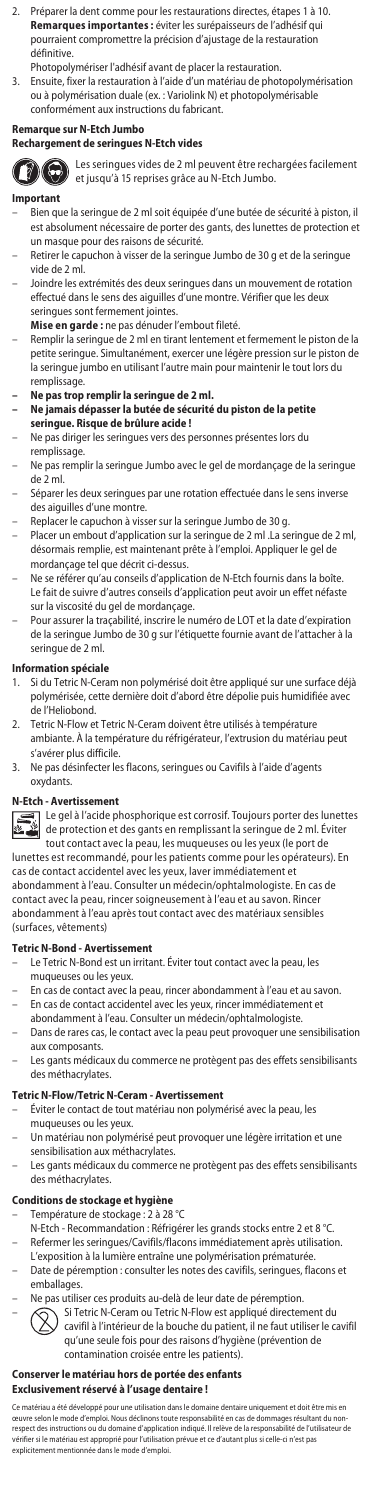### **Descripciones**

- **N-Etch** es un gel de ácido fosfórico usado para el grabado de esmalte y el acondicionamiento de dentina.
- **Tetric® N-Bond** es un agente adhesivo mono frasco, de fotocurado,
- para la adhesión en el esmalte y la dentina en combinación con la técnica .<br>Total Etch.
- **Tetric® N-Flow** es un composite nanohíbrido, radiopaco, de fotocurado y fluido para el tratamiento restaurador y la cementación de restauraciones de composite y cerámica translúcidas.
- **Tetric® N-Ceram** es un composite nanohíbrido, radiopaco, de fotocurado, para el tratamiento restaurador. Tetric N-Ceram, Tetric N-Flow y Tetric N-Bond curan con luz en una gama de longitud de ondas de 400 a 500 nm.

**Tonos Tetric N-Ceram** está disponible en los siguientes tonos: *Tonos del esmalte:* A1, A2, A3, A3.5, A4, B1, B2, B3, C2, C3, D3

- 
- *Tonos de la dentina:* Dentina A2, Dentina A3.5, Dentina B2

*Tono incisal altamente translúcido:* T *Tonos de blanqueamiento:* Bleach Light (L), Bleach Incisal (I), Bleach Medium (M)

**Tetric N-Flow** está disponible en los siguientes tonos:<br>Tonos del esmalte: <br>A1. A2. A3. A3.5. A4. B2

# *Tonos del esmalte:* A1, A2, A3, A3.5, A4, B2

- **Tonos de la dentina:**
- *Tono incisal altamente translúcido:* T

*Tonos de blanqueamiento:* Bleach Light (L), Bleach Incisal (I)

# **Composición**

- **N-Etch** contiene ácido fosfórico (37 % de peso en agua), espesantes y
- pigmentos.<br>Tetric N-Bo – **Tetric N-Bond** contiene acrilato de ácido fosfórico, HEMA, Bis-GMA, dimetacrilato de uretano, etanol, agente formador de películas, iniciadores y estabilizadores.
- **Tetric N-Flow** contiene 36 % de peso de dimetacrilato (incluyendo TEGDMA), 63 % en peso de rellenos (vidrio de bario, trifluoruro de iterbio, sílice altamente dispersado y óxido mezclado) y 1 % en peso de iniciadores, estabilizadores y pigmentos. El contenido total de rellenos inorgánicos es del 39 % de volumen. El tamaño de partículas de rellenos inorgánicos es de entre 40 y 3000 nm.
- **Tetric N-Ceram** está compuesto por dimetacrilatos (19 a 20 % en peso). Los rellenos contienen vidrio de bario, trifluoruro de iterbio, óxido mezclado y copolímeros (80 a 81 % en peso). Los aditivos, iniciadores, estabilizadores y pigmentos son componentes adicionales (< 1 % en peso). El contenido total de los rellenos inorgánicos es del 55 al 57 % de volumen. El tamaño de partículas de los rellenos inorgánicos es de entre 40 y 3000 nm

#### **Indicaciones**

– **N-Etch** es un gel usado para el grabado de esmalte y el acondicionamiento de dentina en con junto con adhesivos, composites, materiales para cementación y selladores de fisuras.

#### **– Tetric N-Bond**

- Adhesivo para composite de curado dual, fotocurado y
- restauraciones de compómeros
	- Adhesivo para restauraciones de composites y de cerámica total
- indirectas (inlays, onlays, carillas)

# **– Tetric N-Flow**

- Como capa inicial de restauraciones de clases I y II
- 
- Restauraciones anteriores (clases III, IV) Restauraciones de clase V (caries cervicales, erosión de raíces, defectos cuneiformes)
- Restauraciones pequeñas de todo tipo
- Sellado de fisuras extendido
- Ferulización por movilidad dentaria
- Bloqueado de socavados
- Cementación adhesiva de restauraciones de composite y cerámica translúcidas

#### **– Tetric N-Ceram**

- Restauraciones de clases I a V
- Restauración de dientes temporales
- Sellado de fisuras extendido
- Carillas directas
- Ferulización por movilidad dentari
- Bloqueado de socavados
- Reparación de carillas de cerámica y de composite

### **Contraindicaciones**

#### **– N-Etch**

– Si no puede emplearse la técnica de aplicación especificada.

# **– Tetric N-Bond**

- Si el paciente es alérgico a cualquiera de los componentes de Tetric N-Bond o si no puede utilizarse la técnica de trabajo especificada. – Tetric N-Bond no debe utilizarse en combinación con materiales de
- composite puramente de autocurado. Siempre active materiales de doble curado con luz.

#### Recubrimientos de la pulpa directos<br> **ric N-Flow/Tetric N-Ceram – Tetric N-Flow/Tetric N-Ceram**

- Si no puede establecerse un campo de trabajo seco o no puede
	- aplicarse la técnica especificada.
- Si el paciente sabe que es alérgico a cualquiera de los ingredientes.

# **Efectos secundarios**

- En casos aislados, los componentes de Tetric N-Bond/Tetric N-Flow/Tetric N-Ceram pueden ocasionar sensibilización. En esos casos, debe descontinuarse el uso de los productos.
- Para evitar posibles irritaciones de la pulpa, las áreas cercanas a esta deben estar protegidas con un protector de dentina/de pulpa adecuado (aplique de manera selectiva una preparación a base de óxido de calcio en áreas cercanas a la pulpa).

# **Interaccione**

- Los revestimientos a base de ionómero de vidrio pueden ser disueltos por N-Etch.
- Las sustancias que contienen eugenol/aceite de clavo pueden inhibir la polimerización de adhesivos y materiales de composite. Como consecuencia, debe evitarse la aplicación de dichos materiales junto con Tetric N-Bond/Tetric N-Ceram/Tetric N-Flow.
- Los enjuagues bucales catiónicos y agentes reveladores de placa com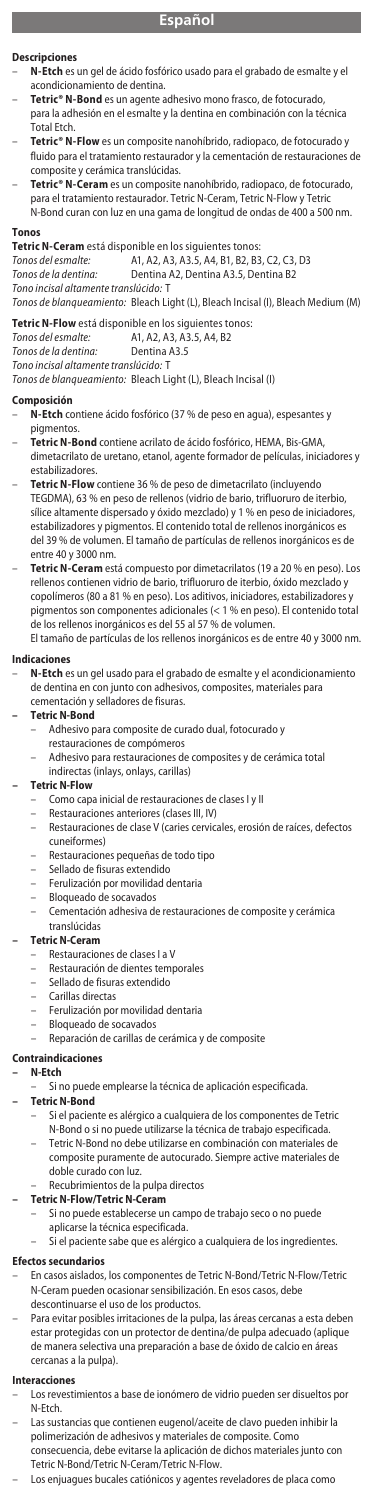- también la clorhexidina pueden provocar decoloración.
- Los materiales que contienen peróxidos (por ejemplo, agentes blanqueadores o desinfectantes a base de peróxido) pueden inhibir la polimerización de adhesivos.
- Las sustancias fenólicas (por ejemplo, eugenol, derivados salicílicos) inhiben la polimerización de Tetric N-Ceram/Tetric N-Flow/Tetric N-Bond.
- .<br>o deben utilizarse agentes astringentes a base de aluminio y hierro poco tiempo antes de la aplicación de Tetric N-Bond o durante ésta.
- Los agentes de fluoración no deben utilizarse antes de aplicar Tetric N-Bond.

### **Aplicación**

# **Restauraciones directas**

- 1. Seleccione el tono
- Para facilitar el acceso al campo de tratamiento, puede utilizarse el retractor de labios y mejillas OptraGate®
- 2. Se requiere el aislamiento absoluto o relativo adecuado usando auxiliares correctos, como OptraGate® u OptraDam® Plus.
- 
- 3. Prepare la cavidad de acuerdo con los requerimientos de la técnica adhesiva. 4. Limpie la cavidad con agua pulverizada.
- 5. Seque al aire la cavidad.<br>6. Aplique un protector de
- 6. Aplique un protector de pulpa (material de hidróxido de calcio, por ejemplo, ApexCal®) si es necesario; solo cubra las zonas cercanas a la pulpa y luego aplique un cemento resistente a la presión (por ejemplo, Vivaglass® Liner)
- 7. Coloque una matriz y una cuña interdental, si se requiere. 8. Aplique N-Etch sobre el esmalte y luego sobre la dentina; y deje un tiempo de reacción de 15 segundos. A continuación, enjuague completamente el agente grabador con agua pulverizada y seque las superficies dentales con aire sin aceite. Evite el secado excesivo de la dentina. La superficie del esmalte grabado debe tener una apariencia blanca calcárea. De no ser el caso, repita el procedimiento de grabado aplicando un tiempo de reacción más breve. Si la superficie dental se contamina de manera accidental (por ejemplo, con saliva), repita el procedimiento de grabado dejando un tiempo de reacción máximo de 10 segundos. El tiempo de reacción sobre el esmalte no preparado (por ejemplo, selladores de fisuras) es de 30 a 60 segundos. Si el esmalte se graba de manera selectiva, use un tiempo de reacción de 15 a 30 segundos.
- 9. Tetric N-Bond.

Distribuya la cantidad deseada de Tetric N-Bond en un recipiente para mezclar y aplíquela usando un aplicador descartable (por ejemplo, el cepillo aplicador Vivadent®). Proteja el adhesivo de la luz (por ejemplo, VivaPad®). Cierre la botella inmediatamente después de cada uso. Debe utilizarse un aplicador descartable nuevo para cada aplicación. Aplique una capa espesa de Tetric N-Bond sobre el esmalte y las superficies

de la dentina, usando el cepillo de aplicación que viene incluido. Cepille el material suavemente en la dentina durante 10 segundos como mínimo. Evite cubrir insuficientemente la cavidad y aplique material adicional, de ser necesario. Quite el material en exceso y el solvente mediante un suave chorro de aire para que el adhesivo cubra completamente el esmalte y la dentina sin producir acumulación.

- 10. Fotocure el Tetric N-Bond de acuerdo con las recomendaciones de tiempo de curado descritas más abajo.
	- Una superficie dental brillante antes de aplicar el composite muestra que se han cubierto completamente todas las superficies.
- 11. Aplique Tetric N-Flow en capas de 2 mm o 1,5 mm de espesor máximo (tono de la dentina) y fotocurado de acuerdo con la recomendación de curado indicada más abajo.

Aplique Tetric N-Ceram en capas de 2 mm o 1,5 mm de espesor máximo (tono de la dentina) y moldee/adapte el material a las paredes de la cavidad usando un instrumento adecuado (por ejemplo, OptraSculpt®).

Polimerice cada capa individualmente de acuerdo con la siguiente tabla. Mantenga la ventana de emisión de luz lo más cerca posible de la superficie del material restaurador.

| Intensidad de la luz           | <b>Tetric N-Ceram</b> | <b>Tetric N-Flow</b> |  |
|--------------------------------|-----------------------|----------------------|--|
| $\geq$ 500 mW/cm <sup>2</sup>  | 20 <sup>5</sup>       | 20 s                 |  |
| $\geq 1000$ mW/cm <sup>2</sup> | 10 <sub>s</sub>       | 10 <sub>s</sub>      |  |

| Fotocurado               | <b>Material</b>       | Programa<br><b>High Power</b> | Programa<br><b>Soft Power</b> | Programa<br><b>Low Power</b> |
|--------------------------|-----------------------|-------------------------------|-------------------------------|------------------------------|
| <b>Bluephase N</b>       | <b>Tetric N-Bond</b>  |                               |                               | 10 <sub>s</sub>              |
|                          | <b>Tetric N-Flow</b>  | 10 <sub>s</sub>               | 15 <sub>s</sub>               |                              |
|                          | Tetric N-Ceram        | 10 <sub>s</sub>               | 15 <sub>s</sub>               |                              |
| <b>Bluephase N</b><br>M  | Tetric N-Bond         | 10 <sub>s</sub>               |                               |                              |
|                          | <b>Tetric N-Flow</b>  | 15 <sub>s</sub>               |                               |                              |
|                          | Tetric N-Ceram        | 15 <sub>s</sub>               |                               |                              |
| <b>Bluephase N</b><br>МC | <b>Tetric N-Bond</b>  | 10 <sub>s</sub>               |                               |                              |
|                          | <b>Tetric N-Flow</b>  | 15 <sub>s</sub>               | -                             |                              |
|                          | <b>Tetric N-Ceram</b> | 15 <sub>s</sub>               |                               |                              |

12. Finalice la restauración con acabados adecuados o diamantes finos. Posteriormente, chequee la oclusión. Realice el pulido con pulidores de silicona (por ejemplo, OptraPol®).

# **Restauraciones indirectas**

- 1. Prepare la superficies de composite o cerámica de acuerdo con las instrucciones del fabricante.
- 2. Prepare la pieza dental de la misma manera que las restauraciones directas, pasos 1 a 10.

**Notas importantes:** Evite la acumulación del adhesivo, ya que puede afectar la precisión de ajuste de la restauración definitiva. Fotocure el adhesivo antes de colocar la restauración.

3. Seguidamente, coloque la restauración usando un material para cementación de curado dual/de fotocurado (por ejemplo, Variolink N) y proceda con el fotocurado acorde con las instrucciones del fabricante.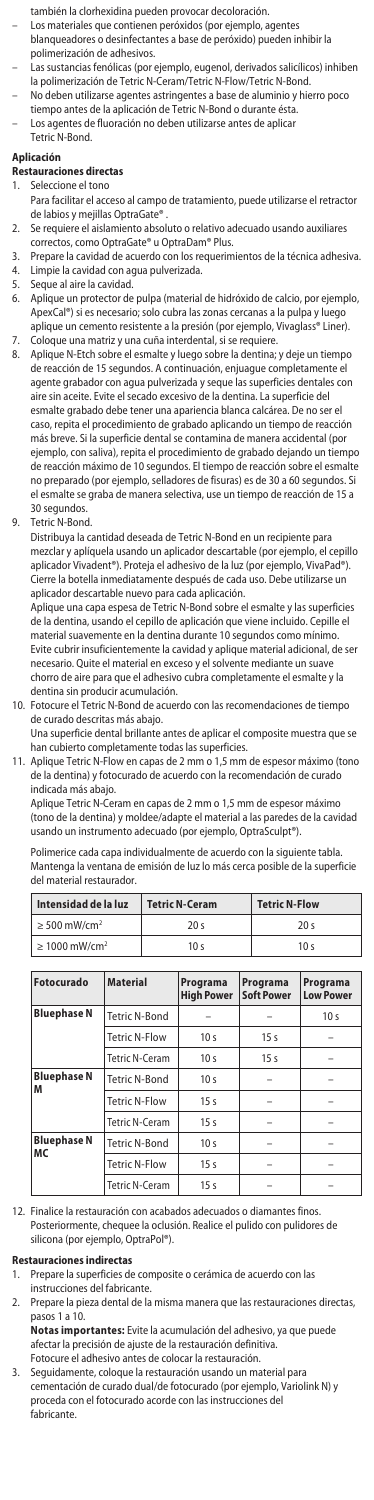## **Nota sobre N-Etch Jumbo**

# **Relleno de jeringas vacías N-Etch**

 $\mathbf{D} \mathbf{\Theta}$ Las jeringas vacías de 2 ml pueden rellenarse cómodamente con el contenido de la jeringa N-Etch Jumbo hasta 15 veces.

# **Importante**

- Aunque la jeringa de 2 ml esté equipada con un émbolo con detención de seguridad, es totalmente necesario usar guantes, gafas protectoras y una máscara facial por razones de seguridad.
- Quite la tapa a rosca de la jeringa Jumbo de 30 g y la jeringa vacía de 2 ml.
- Una las puntas de las dos jeringas con un movimiento giratorio y en sentido de las agujas del reloj. Asegúrese de que las dos jeringas se encuentren firmemente unidas.
- **Precaución:** No quite el hilo.
- Rellene la jeringa de 2 ml quitando lenta y firmemente el émbolo de la jeringa pequeña. Al mismo tiempo, presione levemente el émbolo de la jeringa Jumbo usando la otra mano para soportar el proceso de relleno.
- 
- **Evite llenar en exceso la jeringa de 2 ml. En ninguna circunstancia, supere la detención de seguridad del émbolo de la jeringa pequeña: ¡Hay riesgo de quemadura con ácido!**
- No apunte las jeringas hacia las personas durante el relleno. No rellene el agente grabador desde la jeringa de 2 ml hasta la jeringa Jumbo.
- Desconecte las dos jeringas en un sentido giratorio contrario a las agujas del reloj.
- Reemplace la tapa a rosca de la jeringa Jumbo de 30 g.
- Adhiera una punta de aplicación a la jeringa de 2 ml . La jeringa de 2 ml llenada está ahora lista para usarse. Aplique el agente grabador como se describió anteriormente.
- Use solo las puntas de aplicación de N-Etch que vienen con este paqu El uso de otras puntas de aplicación puede producir efectos adversos en la viscosidad del agente grabador.
- A fin de garantizar la trazabilidad, escriba el número de LOTE y la fecha de vencimiento de la jeringa Jumbo de 30 g en la etiqueta provista; y adhiérala a la jeringa llenada de 2 ml.

# **Nota especial**<br>1. Si se aplica

- 1. Si se aplica Tetric N-Ceram fresco a material polimerizado, primero debe lijarse y humedecerse con Heliobond.
- 2. Tetric N-Flow y Tetric N-Ceram deben tener temperatura ambiente cuando se los aplique. Las bajas temperaturas hacen que el material sea difícil de extraer.
- 3. No emplee desinfectantes oxidantes para desinfectar botellas, jeringas e inyectores Cavifils.

## **Precaución sobre el N-Etch**



El gel ácido fosfórico es corrosivo. Al rellenar la jeringa de 2 ml , use siempre gafas y guantes protectores. Evite el contacto con la piel, las membranas mucosas y los ojos (se recomiendan gafas para los

pacientes y operadores). Si el material entra en contacto con los ojos por accidente, enjuague inmediatamente con abundante cantidad de agua y consulte a un médico/oftalmólogo. Después de entrar en contacto con la piel, enjuague inmediatamente con agua y jabón. Después del contacto con materiales sensibles (superficies, vestimenta), limpie de inmediato con abundante cantidad de agua.

# **Precaución sobre el Tetric N-Bond**

- Tetric N-Bond es un irritante. Evite el contacto con la piel, las membranas mucosas y los ojos.
- En caso de contacto con la piel, lávese de inmediato con jabón y abundante cantidad de agua.
- Si el material entra en contacto con los ojos por accidente, enjuague inmediatamente con abundante cantidad de agua y consulte a un médico/
- oftalmólogo. – En casos aislados, el contacto con la piel puede producir sensibilización a los
- ingredientes. Los guantes médicos comerciales no ofrecen protección contra los efectos sensibilizantes de los metacrilatos.

- **Precaución sobre el Tetric N-Flow/Tetric N-Ceram**<br>– Evite el contacto de material no polimerizado con la piel, las membranas mucosas y los ojos.
- El material no polimerizado puede producir pequeñas irritaciones y generar sensibilización a los metacrilatos.
- Los guantes médicos comerciales no ofrecen protección contra el efecto sensibilizante de metacrilatos.

# **Almacenamiento e higiene**

- Temperatura de almacenamiento: 2 a 28 °C.
- Recomendación de N-Etch: Refrigere grandes cantidades a 2 a 8 °C.
- Cierre jeringas/cavifils/botellas inmediatamente después de su uso.
- La exposición a la luz causa polimerización prematura.
- Fecha de vencimiento: lea la nota sobre cavifils, jeringas, botellas y embalaje.
- No use ninguno de estos productos después de la fecha de vencimiento indicada.
- Si Tetric N-Ceram o Tetric N-Flow se aplican desde el inyector Cavifil directamente en la boca del paciente, el Cavifil o la cánula de aplicación de la jeringa no deben utilizarse en más de un paciente por razones higiénicas (prevención de contaminación cruzada entre pacientes).

# **Mantenga el material fuera del alcance de los niños.**

**Úsese solamente en odontología.**

El material ha sido desarrollado únicamente para uso odontológico. Debe manipularse bajo las estrictas<br>instrucciones de uso. La responsabilidad no puede ser aceptada por el daño resultante de no observación<br>adecuada de las productos para su adecuación y su uso para cualquier propósito no estipulado en las Instrucciones de uso. Las<br>descripciones y datos no constituyen garantía de atributos y no son vinculantes.

# **Português**

### **Descrições**

- **N-Etch** é um gel de ácido fosfórico para ataque ácido do esmalte e condicionamento da dentina.
	- **Tetric® N-Bond** é um agente de ligação fotopolimerizável,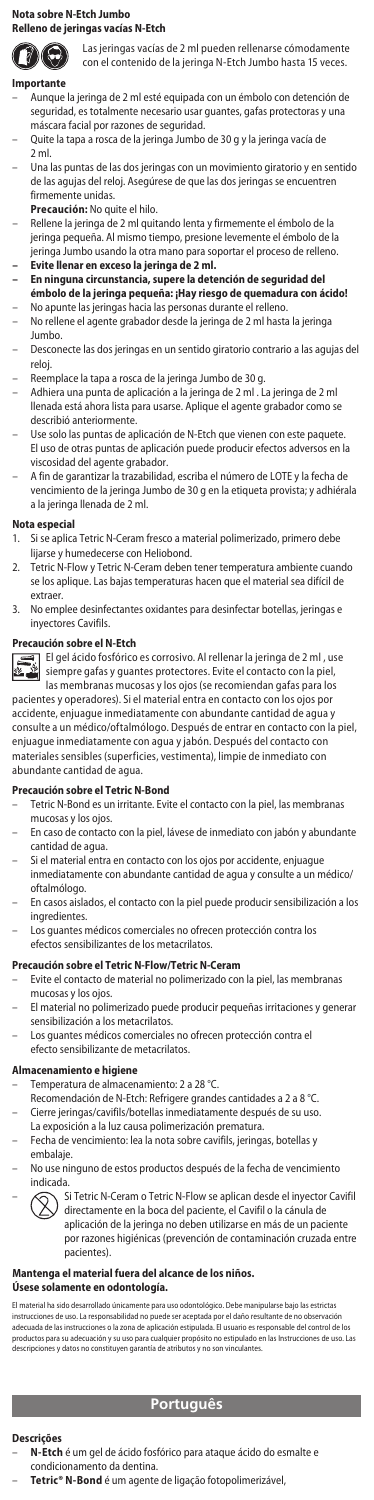monocomponente, para adesão em esmalte e dentina, em conjunto com a técnica de condicionamento ácido total.

– **Tetric® N-Flow** é um compósito fluido, fotopolimerizável, radiopaco e nano-híbrido, para tratamento restaurador e para cimentação d

restaurações cerâmicas translúcidas e restaurações de compósito.

– **Tetric® N-Ceram** é um compósito fotopolimerizável, radiopaco e nano-híbrido, para tratamento restaurador. Tetric N-Ceram, Tetric N-Flow e Tetric N-Bond fotopolimerizam com luz no comprimento de onda de 400-500 nm.

### **Cores**

**Tetric N-Ceram** está disponível nas seguintes cores: *Cores de esmalte:* A1, A2, A3, A3.5, A4, B1, B2, B3, C2, C3, D3

*Cores de dentina:* A2 Dentin, A3.5 Dentin, B2 Dentin *Cor incisal altamente translúcida:* T

*Cores ultra-claras:* Bleach Light (L), Bleach Incisal (I), Bleach Medium (M)

# **Tetric N-Flow** está disponível nas seguintes cores:

*Cores de esmalte* A4, A1, A2, A3, A3.5, A4, B2 *Cores de dentina* A3.5 Dentin

*Cor incisal altamente translúcida:* T

*Cores ultra-claras:* Bleach Light (L), Bleach Incisal (I)

# **Composição**

- **N-Etch** contém ácido fosfórico (37% em peso, em água), agentes espessantes e pigmentos.
- **Tetric N-Bond** contém acrilato do ácido fosfórico, HEMA, Bis- GMA, dimetacrilato de uretano, etanol, agente formador de película, iniciadores e estabilizadores.
- **Tetric N-Flow** contém 36% em peso de dimetacrilatos (incluindo TEGDMA), 63% em peso de partículas (vidro de bário, trifluoreto de itérbio, sílica altamente dispersa e óxidos mistos) e 1% em peso de iniciadore estabilizadores e pigmentos. O total de partículas inorgânicas é de 39% em
- volume. O tamanho das partículas inorgânicas varia entre 40 nm e 3000 nm. **Tetric N-Ceram** consiste de dimetacrilatos (19-20% em peso). As partículas são constituídas por vidro de bário, trifluoreto de itérbio, óxidos mistos e copolímeros (80-81% em peso). Aditivos, iniciadores, estabilizadores e pigmentos são componentes adicionais (< 1% em peso). O conteúdo total de partículas inorgânicas é de 55–57% em volume.

O tamanho das partículas inorgânicas varia entre 40 nm e 3000 nm.

# **Indicações**

– **N-Etch** é um gel usado para condicionamento ácido de esmalte e dentina, em conjunto com adesivos, compósitos, materiais de cimentação e selantes de fissuras.

### **– Tetric N-Bond**

- 
- Adesivo para restaurações diretas, fotopolimerizáveis ou de polimerização dual, fabricadas com compósitos e compômeros
- Adesivo para restaurações indiretas de compósitos e de cerâmica pura (inlays, onlays e facetas)

### **– Tetric N-Flow**

- Como camada inicial em restaurações Classes I e II
- Restaurações anteriores (Classes III, IV)
- Restaurações Classe V (cáries cervicais, erosões radiculares, defeitos cuneiformes)
- Pequenas restaurações de todos os tipos
- Selamento de fissuras extensas
- Fixação de dentes com mobilidade
- 
- Eliminação de áreas retentivas Cimentação adesiva de restaurações cerâmicas translúcidas e restaurações de compósito

# **– Tetric N-Ceram**

- Restaurações de Classes I a V
- Restauração de dentes decíduos
- Selamento de fissuras expandidas
- Facetas diretas
- Fixação de dentes com mobilidade
- 
- Eliminação de áreas retentivas Reparos em facetas de compósitos e cerâmica

# **Contraindicações**

- **N-Etch**
	- Se a técnica de aplicação estipulada não puder ser aplicada.

# **– Tetric N-Bond**

- Quando o paciente for alérgico a qualquer um dos componentes de Tetric N-Bond ou quando a técnica de trabalho estipulada não puder ser empregada.
- Tetric N-Bond não deve ser usado em combinação com compósitos que sejam apenas autopolimerizáveis. Sempre ativar os materiais de polimerização dual com luz.

# – Capeamento pulpar direto **– Tetric N-Flow/Tetric N-Ceram**

- Se não puder ser estabelecido um campo de trabalho seco ou se a técnica de aplicação estipulada não puder ser aplicada.
	- Se o paciente é conhecido por ser alérgico a qualquer um dos ingredientes.

#### **Efeitos colaterais**

- Em casos raros, os componentes de Tetric N-Bond/Tetric N-Flow/Tetric N-Ceram podem levar à sensibilização. Nestes casos, os produtos não devem mais serem usados.
- Para evitar possível irritação pulpar, as áreas próximas da polpa devem ser protegidas com um protetor dentino-pulpar adequado (aplicar seletivamente um material à base de hidróxido de cálcio nas áreas próximas à polpa).

# **Interações**

- Forradores à base de ionômero de vidro podem ser dissolvidos pelo N-Etch. – Substâncias contendo eugenol/óleo de cravo podem inibir a polimerização de adesivos e materiais resinosos. Consequentemente, a aplicação de tais materiais em conjunto com Tetric N-Bond/Tetric N-Ceram/Tetric N-Flow, deve ser evitada.
- Colutórios bucais catiônicos e agentes evidenciadores de placa, bem como a clorexidina, podem causar descoloração.
- Materiais contendo peróxido (p. ex., agentes clareadores à base de peróxido ou desinfetantes) podem inibir a polimerização de adesivos. – Substâncias fenológicas (p. ex., eugenol, derivados salicílicos) inibem a poli-merização de Tetric N-Ceram/Tetric N-Flow/Tetric N-Bond.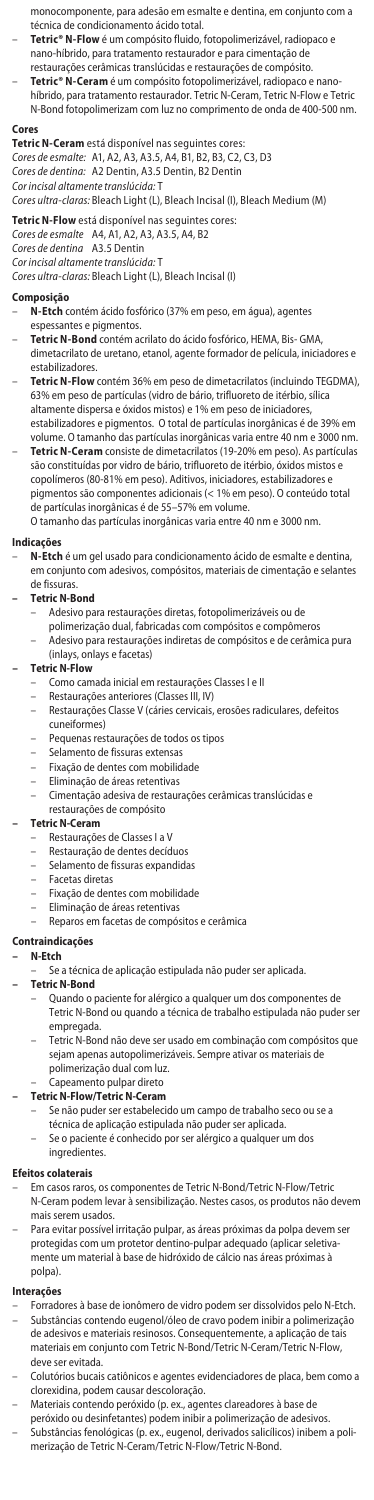- Agentes hemostáticos à base de ferro ou alumínio não devem ser utilizados pouco antes ou durante a aplicação de Tetric N-Bond.
- Agentes de fluoretação não devem ser utilizados antes da aplicação de Tetric N-Bond.

## **Aplicação**

- **Restaurações Diretas**
- Selecionar a co
- Para facilitar o acesso ao campo operatório, o afastador de lábios e bochechas OptraGate® pode ser usado.
- 2. É necessário o isolamento relativo ou absoluto adequado, utilizando acessórios apropriados, tais como OptraGate® ou OptraDam® Plus.
- 3. Preparar a cavidade de acordo com as exigências da técnica adesiva.
- 4. Limpar a cavidade com spray de água.<br>5. Secar a cavidade com ar.
- 5. Secar a cavidade com ar.
- 6. Se necessário, aplicar um protetor pulpar (material de hidróxido de cálcio, p. ex., ApexCal®) apenas nas áreas próximas da polpa e, a seguir, aplicar um cimento resistente à compressão (p. ex., Vivaglass® Liner).
- 7. Posicionar uma matriz e uma cunha interdental, se for preciso. Aplicar o N-Etch no esmalte e, subsequentemente, na dentina; permitindo um tempo de reação de 15 segundos. Após, lavar completamente o condicionante com spray de água e secar as superfícies dos dentes com ar livre de óleo. Evitar desidratação da dentina. A superfície condicionada de esmalte deve ter uma aparência branca opaca. Caso isso não ocorra, repetir o processo de condicionamento usando um tempo de reação menor. Se a superfície do dente for contaminada acidentalmente (p. ex., com saliva), repetir todo o processo de condicionamento, com um tempo de reação máx. de 10 segundos. O tempo de reação em esmalte não preparado (p. ex., selamento de fissuras), é de 30-60 segundos. Se o esmalte for condicionado seletivamente, usar um tempo de reação de 15-30 segundos.
- 9. Tetric N-Bond.

Dispensar a quantidade desejada de Tetric N-Bond no recipiente de mistura e aplicá-lo com um aplicador descartável (p. ex., Vivadent® Applicator Brush). Proteger o adesivo da luz (p. ex., VivaPad®). Fechar o frasco, imediatamente, após cada uso. Um novo aplicador descartável deve ser usado para cada aplicação.

Aplicar uma grossa camada de Tetric N-Bond sobre as superfícies de esmalte e dentina, usando o pincel de aplicação fornecido. De modo suave, pincelar o material sobre a dentina, durante, no mínimo, 10 segundos. Evitar uma cobertura insuficiente da cavidade e aplicar material adicional, se for necessário. Remover o excesso de material e de solvente com um suave jato de ar, até que o adesivo cubra completamente o esmalte e a dentina, sem qualquer acúmulo.

10. Fotopolimerizar Tetric N-Bond de acordo com os tempos de c recomendados abaixo.

Uma superfície dental brilhante, antes da aplicação do compósito, indica que todas as superfícies foram completamente recobertas.

11. Aplicar Tetric N-Flow em camadas de, no máximo, 2 mm ou 1,5 mm (cor de Dentina) ,e fotopolimerizar de acordo com as recomendações indicadas abaixo.

Aplicar Tetric N-Ceram em camadas de, no máximo, 2 mm ou 1,5 mm (cor de Dentina), e delinear/adaptar o material às paredes cavitárias, usando um instrumento adequado (p.ex., OptraSculpt®).

De modo individual, polimerizar cada camada conforme a tabela abaixo. Manter a janela de emissão de luz tão perto quanto possível da superfície do material restaurador.

| Intensidade de luz             | <b>Tetric N-Ceram</b> | <b>Tetric N-Flow</b> |  |
|--------------------------------|-----------------------|----------------------|--|
| $\geq$ 500 mW/cm <sup>2</sup>  | 20 <sup>5</sup>       | 20 <sub>s</sub>      |  |
| $\geq 1000$ mW/cm <sup>2</sup> | 10 <sub>s</sub>       | 10 <sub>s</sub>      |  |

| Luz de cura           | <b>Material</b>       | Programa<br><b>High Power</b> | Programa<br><b>Soft Power</b> | Programa<br><b>Low Power</b> |
|-----------------------|-----------------------|-------------------------------|-------------------------------|------------------------------|
| <b>Bluephase N</b>    | <b>Tetric N-Bond</b>  |                               |                               | 10 <sub>s</sub>              |
|                       | <b>Tetric N-Flow</b>  | 10 <sub>s</sub>               | 15 <sub>s</sub>               |                              |
|                       | Tetric N-Ceram        | 10 <sub>s</sub>               | 15s                           |                              |
| <b>Bluephase N M</b>  | <b>Tetric N-Bond</b>  | 10 <sub>s</sub>               |                               |                              |
|                       | <b>Tetric N-Flow</b>  | 15 <sub>s</sub>               |                               |                              |
|                       | Tetric N-Ceram        | 15 <sub>s</sub>               |                               |                              |
| <b>Bluephase N MC</b> | Tetric N-Bond         | 10 <sub>s</sub>               |                               |                              |
|                       | <b>Tetric N-Flow</b>  | 15 <sub>s</sub>               |                               |                              |
|                       | <b>Tetric N-Ceram</b> | 15s                           |                               |                              |

12. Terminar a restauração usando pontas de acabamento ou pontas de diamantes finos adequadas. A seguir, checar a oclusão. Polir com polidores de silicone (p. ex., OptraPol®).

#### **Restaurações Indiretas**

- 1. Preparar a superfície do compósito ou da cerâmica de acordo com as instruções dos fabricantes.
- 2. Preparar o dente do mesmo modo como foi descrito para restaurações diretas, passos 1 a 10.

**Notas importantes:** Evitar o acúmulo de adesivo, pois isso pode comprometer a precisão de adaptação da restauração definitiva.

- Fotopolimerizar o adesivo antes de posicionar a restauração. 3. A seguir, posicionar a restauração, usando um material de cimentação
- fotopolimerizável/dual (p. ex., Variolink N) e fotopolimerizar conforme as instruções do fabricante

# **Notas sobre N-Etch Jumbo**

# **Recarregamento das seringas vazias do N-Etch**



 As seringas vazias de 2 ml podem ser recarregadas convenientemente com a carga da seringa de N-Etch Jumbo, por até 15 vezes.

#### **Importante**

- Ainda que a seringa de 2 ml esteja equipada com uma trava de segurança no êmbolo, é absolutamente necessário usar luvas, óculos de proteção e
- máscara facial, por razões de segurança. Remover a tampa com rosca da seringa jumbo de 30 g e da seringa vazia de 2 ml.
- Unir as pontas das duas seringas usando um movimento giratório, no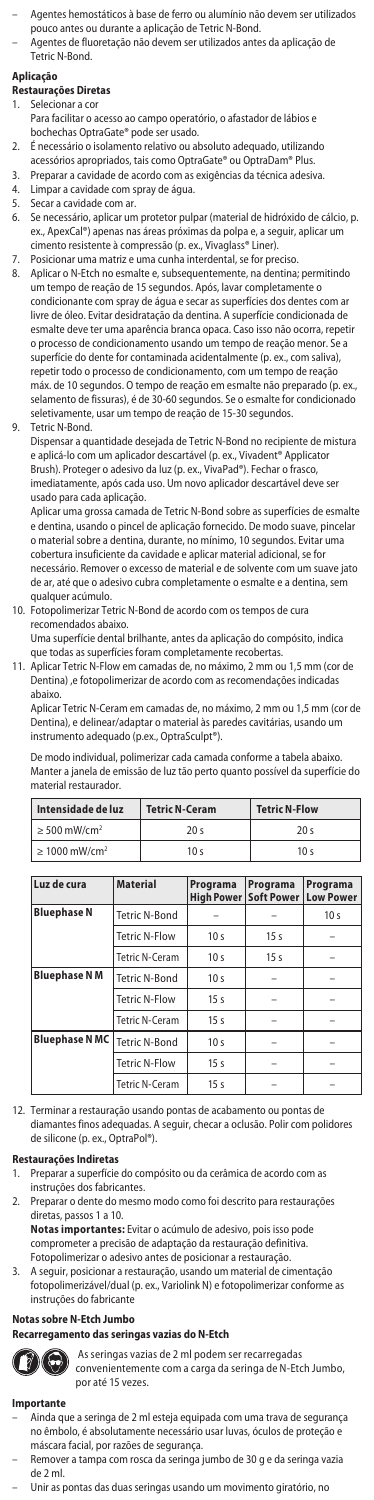- sentido horário. Checar se as duas seringas estão firmemente unidas. **Aviso:** Não retirar o filete de rosca.
- Preencher a seringa de 2 ml pelo puxamento lento e continuado do seu êmbolo. Ao mesmo tempo, exercer pressão sobre o êmbolo da seringa grande, usando a outra mão para suportar o processo de preenchimento.
- **Evitar o carregamento excessivo da seringa de 2 ml. Em nenhuma circunstância deve ser ultrapassada a parada de segurança do êmbolo da seringa pequena – existe o risco de queimadura ácida!**
- Não apontar as seringas para pessoas durante o carregamento.
- Não repassar o condicionador da seringa de 2 ml para a seringa Jumbo.
- Separar as duas seringas com um movimento anti-horário.
- Recolocar a tampa rosqueada na seringa Jumbo de 30 g.
- Colocar uma ponta para aplicação do gel na seringa de 2 ml. A seringa de 2 ml recarregada agora está pronta para uso. Aplicar o condicionador como foi descrito anteriormente.
- Usar somente as pontas do N-Etch fornecidas com esta embalagem. O uso de outras pontas de aplicação pode ter efeito adverso sobre a viscosidade do condicionador.
- Para garantir a constância de resultados, escrever o número do LOTE e a data de validade da seringa Jumbo de 30 g na etiqueta fornecida; e anexar essa informação na seringa recarregada de 2 ml.

#### **Nota especial**

- 1. Quando um novo Tetric N-Ceram for aplicado sobre material já polimerizado, este material deverá ser, primeiramente, asperizado e umedecido com Heliobond.
- 2. Quando forem aplicados, Tetric N-Flow/Tetric N-Ceram devem estar à temperatura ambiente. As temperaturas frias dificultam a extrusão dos materiais.
- 3. Não usar desinfetantes oxidantes para desinfetar frascos, seringas e Cavifils.

# **Advertências sobre N-Etch**



membrana mucosa e olhos (os óculos de proteção são recomendados tanto para os profissionais como para os pacientes). Se o material entrar em

contato com os olhos acidentalmente, imediatamente enxaguar com quantidades abundantes de água e consultar um médico/oftalmologista. Após contato com a pele, imediatamente lavar com água e sabão. Após contato com materiais sensíveis ao ácido (superfícies, roupas), imediatamente lavar com água.

## **Advertências sobre Tetric N-Bond**

- Tetric N-Bond é um irritante. Evitar contato com a pele, membranas mucosas e olhos.
- Em caso de contato com a pele, imediatamente lavar com sabão e quantidades abundantes de água.
- Se o material entrar em contato com os olhos acidentalmente,
- imediatamente lavar com quantidade abundante de água e consultar um médico/oftalmologista.
- Em raros casos, o contato com a pele pode levar à sensibilização pelos componentes.
- As luvas médicas comerciais não oferecem proteção contra os efeitos de sensibilização aos metacrilatos.

## **Advertências sobre Tetric N-Flow/Tetric N-Ceram**

- Evitar o contato do material não polimerizado com a pele/membranas mucosas e olhos.
- O material não polimerizado pode causar ligeira irritação e pode promover sensibilização aos metacrilatos.
- As luvas médicas comerciais não oferecem proteção contra os efeitos de sensibilização dos metacrilatos.

# **Armazenagem e higiene**

- Temperatura de armazenamento: 2-28 °C
- Recomendação para o N-Etch: Refrigerar grandes estoques a 2-8 °C.
- Fechar as seringas/Cavifils/frascos imediatamente após o uso.
- A exposição à luz causa a polimerização prematura.
- Prazo de validade: ver nota nos Cavifils, seringas e embalagens.
- Não usar qualquer um destes produtos após a data de validade indicada. Quando Tetric N-Ceram ou Tetric N-Flow forem aplicados diretamente do Cavifil para a boca do paciente, o Cavifil ou a cânula
	- de aplicação da seringa não devem ser usados em mais de um paciente, por razões de higiene (prevenção contra contaminação cruzada entre pacientes).

#### **Manter fora do alcance de crianças. Apenas para uso em odontologia.**

Este material foi desenvolvido exclusivamente para uso em odontologia. Os processamentos devem ser realizados estritamente de acordo com as Instruções de Uso. Responsabilidade não pode ser aceita por danos resultantes da inobservância das Instruções ou da área de aplicação estipulada. O usuário é responsável por testar os produtos para a adequação e a sua utilização para qualquer finalidade que não explicitamente indicado nas Instruções. Descrições e dados não constituem nenhum tipo de garantia e não são vinculativos.

# **Türkçe**

#### nl:

- **N-Etch** minenin pürüzlendirilmesi ve dentin koşullandırılması için kullanılan bir fosforik asit jeldir.
- **Tetric® N-Bond** total asitleme tekniği ile birlikte mine ve dentin bondingi için kullanılan ışıkla sertleşen, tek bileşenli bir bonding ajanıdır.
- **Tetric® N-Flow**, dolgu tedavisi ve yarı saydam seramik ve kompozit restorasyonların sementasyonunda kullanılan akışkan, ışıkla sertleşen, radyoopak bir nanohibrid kompozittir.
- **Tetric® N-Ceram** restoratif tedavide kullanılan, ışıkla sertleşen, radyoopak bir nanohibrit kompozittir. Tetric N-Ceram, Tetric N-Flow ve Tetric N-Bond 400–500 nm dalga boyunda ışık ile sertleşir.

#### **Renkle**

**Tetric N-Ceram** şu renklerde piyasaya sunulmuştur:<br>*Mine renkleri:* A1, A2, A3, A3.5, A4, B1, B2, B3, C2, C3, D3 *Dentin renkleri:* A2 Dentin, A3.5 Dentin, B2 Dentin *Yarı saydamlığı yüksek Kesici diş rengi:* T *Bleach renkleri:* Bleach Light (L), Bleach Incisal (I), Bleach Medium (M)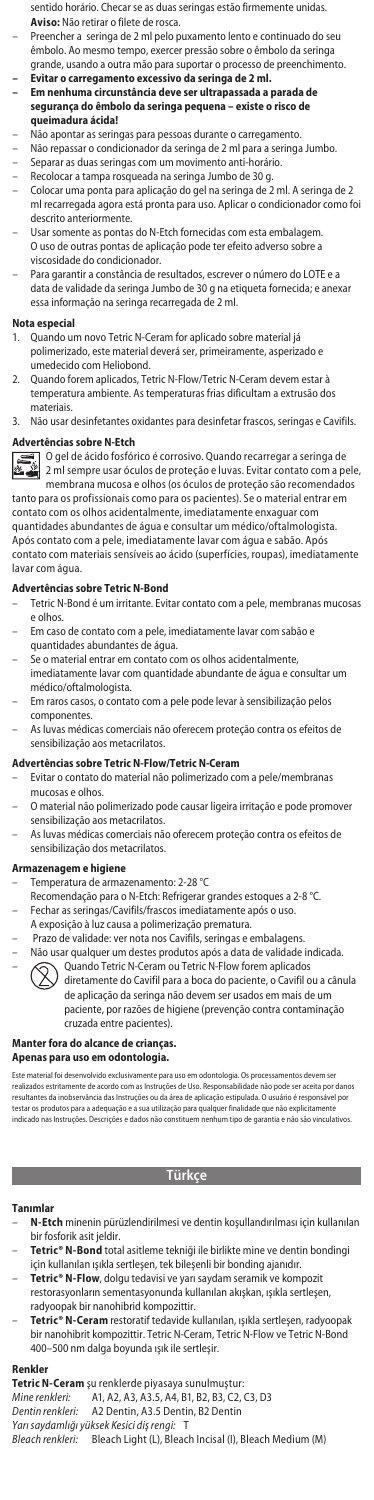# **Tetric N-Flow** şu renklerde piyasaya sunulmuştur:

*Mine renkleri:* A1, A2, A3, A3.5, A4, B2

*Mine renkleri: A3.5 Dentin Yarı saydamlığı yüksek Kesici diş rengi:* T

*Bleach renkleri:* Bleach Light (L), Bleach Incisal (I)

- **Bileşimi**<br>– **N-Etch**, fosforik asit (ağırlık olarak suda %37), kıvam artırıcılar ve pigmentler<br>içerir.
- **Tetric N-Bond** fosforik asit akrilat, HEMA, Bis-GMA, üretan dimetakrilat,<br>etanol, film oluşturma ajanı, reaksiyon başlatıcılar ve stabilizatörler içerir.<br>1936- **Tetric N-Flow** ağırlıkça %36 dimetakrilat (TEG
- ağırlıkça %63 dolgu malzemeleri (baryum camı, iterbiyum triflorür, yüksek oranda dağıtılmış silikon ve karışık oksit) ve ağırlıkça %1 oranda reaksiyon başlatıcılar, stabilizatörler ve pigmentlerden oluşur. Toplam inorganik dolgu maddesi içeriği hacmen %39'dur. İnorganik dolgu maddelerinin parçacık büyüklüğü 40 ve 3000 m arasındadır.
- **Tetric N-Ceram** dimetakrilatlar (ağırlıkça %19–20) içerir. Dolgu malzemeleri baryum camı, itterbiyum triflorür, karışık oksit ve kopolimerden oluşur (ağırlıkça %80–81). Katkı maddeleri, reaksiyon başlatıcılar, stabilizatörler ve pigmentler (ağırlıkça <%1) ilave maddelerdendir. Toplam inorganik dolgu maddesi içeriği hacmen %55-57'dir. İnorganik dolgu maddelerinin parçacık büyüklüğü 40 nm ve 3000 m

arasındadır.

## **Endikasyonları**

– **N-Etch** adezivler, kompozitler, yapıştırma maddeleri ve fissür örtücüler ile birlikte mine pürüzlendirmesi ve dentin koşullandırılması için kullanılan bir jeldir.

# **– Tetric N-Bond**

- Direkt, ışıkla sertleşen ve çift sertleşmeli kompozit ve
- kompomer restorasyonları için adeziv.
- İndirekt tamamı seramik ve kompozit restorasyonlar (inleyler
- onleyler, kaplamalar) için adeziv.

#### **– Tetric N-Flow**

- Sınıf I ve II restorasyonların altında birinci tabaka olarak
- Anterior restorasyonlar (sınıf III, IV)
- Sınıf V restorasyonlar (kole çürükleri, kök erozyonları, kama şeklindeki defektler)
- Her türden küçük restorasyon
- Genişlemiş fissürlerin örtülmesi
- Mobil/lükse dişlerin splitlenmesi
- Undercut'ların giderilmesi (block-out)
- Yarı saydam seramik ve kompozit restorasyonların adeziv sementasyonu  **Tetric N-Ceram**
	- Sınıf I-V restorasyonlar
	- Süt dişlerinin restorasyonu
	- Genişlemiş fissürlerin örtülmesi
	- Direkt kaplamalar
	-
	- Mobil/lükse dişlerin splitlenmesi Undercut'ların giderilmesi (block-out)
	- Kompozit ve seramik kaplamaların onarımı

# **Kontrendikasyonları**

- **N-Etch**
	- Öngörülen uygulama tekniği uygulanamıyorsa kontrendikasyon vardır. **– Tetric N-Bond**
		- Hastanın Tetric N-Bond'un herhangi bir bileşenine karşı alerjisi varsa veya belirtilen çalışma tekniği kullanılamıyorsa.
		- Tetric N-Bond, tamamı kendiliğinden sertleşen kompozit materyalleri ile birlikte kullanılmamalıdır. Her zaman için çift sertleşmeli malzemeleri ışık ile etkinleştirin.
	-
- Direkt pulpa kapatma  **Tetric N-Flow/Tetric N-Ceram**
	- Yeterince kuru bir çalışma alanı sağlanamıyor veya şart koşulan teknik uygulanamıyorsa.
	- Hastanın malzemelerden herhangi birine karşı bilinen alerjisi varsa.

# **Yan etkileri**

- Nadir durumlarda, Tetric N-Bond/Tetric N-Flow/Tetric N-Ceram'ın bileşenleri nadir hallerde duyarlılık oluşturabilir. Bu durumlarda, ürünler artık kullanılmamalıdır.
- Pulpanın tahriş olması ihtimalinden kaçınmak için pulpaya yakın alanlar uygun bir pulpa/dentin koruyucu ile korunmalıdır (pulpaya yakın alanlara selektif olarak kalsiyum hidroksit esaslı bir preparat uygulayın).

## **Etkileşimleri**

- 
- Cam iyonomer esaslı astarlar N-Etch uygulandığında çözünebilir. Öjenol/karanfil yağı içeren maddeler, adezivlerin ve kompozit materyallerin polimerizasyonunu engelleyebilir. Sonuç olarak, bu tür malzemelerin Tetric N-Bond/Tetric N-Ceram/Tetric N-Flow ile birlikte kullanılmasından kaçınılmalıdır.
- Katiyonik ağız gargaraları, plak çıkarıcılar ve klorheksidin renk değişimlerine neden olabilir.
- Peroksit (örn. peroksit bazlı ağartıcı ajanlar veya dezenfektan maddeler)
- içeren maddeler, adezivlerin polimerizasyonunu önleyebilir. Fenolik maddeler (örn. öjenol, salisilik türevler) Tetric N-Bond/Tetric
- N-Ceram/Tetric N-Flow'un polimerizasyonunu engeller.
- Demir ve alüminyum bazlı stipik ajanlar, Tetric N-Bond uygulamasından kısa süre önce ya da bu uygulama sırasında kullanılmamalıdır. Florlama ajanları, Tetric N-Bond uygulaması öncesinde kullanılmamalıdır.
- 

# **Uyg**<br>Dire

# **Direkt Restorasyonlar**

- 1. Rengi seçin
- Uygulama alanına kolay erişim için dudak ve yanak retraktörü OptraGate® kullanılabilir.
- 2. OptraGate® veya OptraDam® Plus gibi uygun yardımcı maddeler ile
- yeterli seviyede bölgesel veya tüm izolasyon sağlanmalıdır. 3. Kaviteyi, adeziv teknik gerekliliklerine göre hazırlayın.
- 
- 4. Kaviteyi su püskürterek temizleyin<br>5. Kaviteyi havayla kurutun.
- 
- 5. Kaviteyi havayla kurutun. 6. Gerekli olması halinde bir pulpa koruyucu (gerekli olduğunda, kalsiyum hidroksit malzeme, örn. ApexCal®) kullanın; yalnızca pulpaya yakın alanları kaplayın ve hemen ardından basınca karşı dayanıklı bir siman uygulayın (ör. Vivaglass® Liner).
- 7. Gerekli olması halinde bir matriks ve interdental kama yerleştirin.
- 8. N-Etch, önce mineye, daha sonra dentine sürülür ve 15 saniyelik reaksiyon süresi beklenir. Bundan sonra, asidi su spreyi ile iyice yıkayın ve diş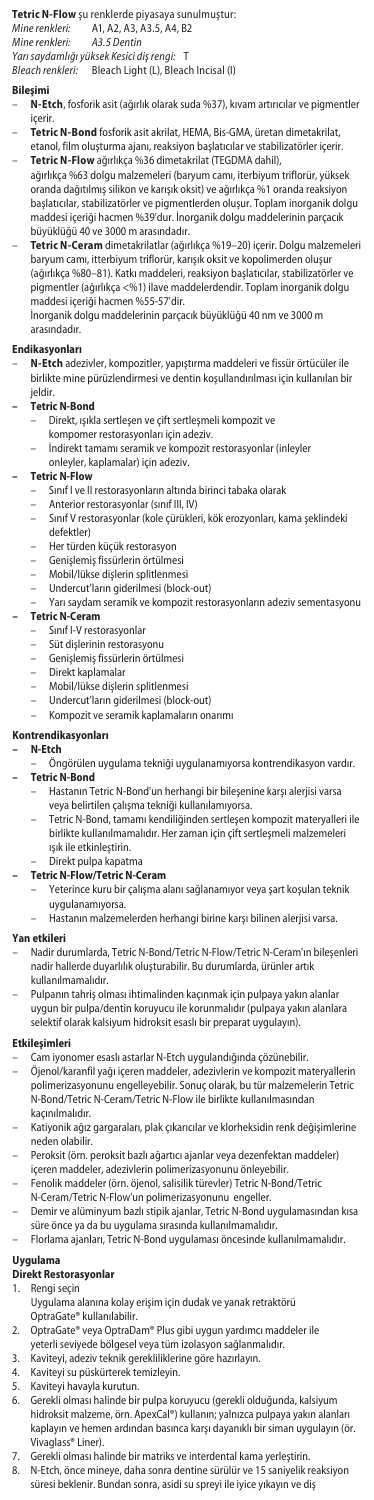yüzeylerini yağsız hava ile kurutun. Dentini aşırı kurutmaktan kaçının. Pürüzlendirilmiş mine yüzeyinde tebeşirimsi beyaz bir görünüm olmalıdır. Böyle bir durum yoksa, dağlama işlemini daha kısa bir reaksiyon süresiyle yineleyin. Diş yüzeyi kazara kontamine olursa (örn. tükürükle), dağlama prosedürünü maks. 10 saniye reaksiyon süresiyle yineleyin. Hazırlanmamış bir minedeki (örn. fissür örtücülerle) reaksiyon süresi 30-60 saniyedir. Mine seçici olarak dağlanacağında, 15-30 saniyelik bir reaksiyon süresi gereklidir. 9. Tetric N-Bond.

İstenen miktarda Tetric N-Bond ürününü bir karıştırma alanına ekleyin ve bir aplikatör (örn. Vivadent® Applicator Brush) kullanarak uygulayın. Adezivi ışığa karşı koruyun (örn. VivaPad®). Her kullanım sonrasında şişeyi hemen kapatın. Her bir uygulama için yeni bir tek kullanımlık aplikatör kullanılmalıdır.

Birlikte verilen uygulama fırçasını kullanarak mine ve dentin yüzeylerine kalın bir tabaka halinde Tetric N-Bond uygulayın. Malzemeyi en az 10 saniye boyunca fırçalayarak dentine uygulayın. Kaviteyi yetersiz miktarda örtmekten kaçının ve gerekli olması halinde ilave malzeme kullanın. Fazla malzemeyi ve çözücüyü hafif bir hava akışı ile gidererek adezivin mine ve dentini havuz oluşturmadan kaplamasını sağlayın.

- 10. Aşağıdaki sertleştirme önerilerine uygun şekilde Tetric N-Bond'u ışıkla sertleştirir
- Kompozit uygulaması öncesinde düş yüzeyinin parlak olması, tüm yüzeylerin tamamen örtüldüğünü gösterir.
- 11. Tetric N-Flow'u en fazla 2 mm veya 1,5 mm (Dentin rengi) katmanlar halinde uygulayın ve aşağıda verilen sertleştirme önerilerine göre ışıkla sertleştirin. Tetric N-Ceram'ı en fazla 2 mm veya 1,5 mm (Dentin rengi) katmanlar halinde uygulayın ve uygun bir araç (örn. OptraSculpt®) kullanarak malzemeyi kavite kenarlarına uygulayın/uyarlayın.

Her bir katmanı, aşağıdaki tabloya göre teker teker polimerize edin. Işın emisyon penceresini restoratif madde yüzeyine mümkün olduğunca yakın tutun.

| Işık yoğunluğu                 | <b>Tetric N-Ceram</b> | <b>Tetric N-Flow</b> |  |
|--------------------------------|-----------------------|----------------------|--|
| $\geq$ 500 mW/cm <sup>2</sup>  | 20 s                  | 20 s                 |  |
| $\geq 1000$ mW/cm <sup>2</sup> | 10 <sub>s</sub>       | 10 <sub>s</sub>      |  |

| Polimerizasyon<br>Işığı             | Malzeme              | High Power Soft Power<br>programı | programı        | <b>Low Power</b><br>programı |
|-------------------------------------|----------------------|-----------------------------------|-----------------|------------------------------|
| <b>Bluephase N</b>                  | <b>Tetric N-Bond</b> |                                   |                 | 10 <sub>s</sub>              |
|                                     | <b>Tetric N-Flow</b> | 10 <sub>s</sub>                   | 15 <sub>s</sub> |                              |
|                                     | Tetric N-Ceram       | 10 <sub>s</sub>                   | 15 <sub>s</sub> |                              |
| <b>Bluephase N M</b>                | <b>Tetric N-Bond</b> | 10 <sub>s</sub>                   |                 |                              |
|                                     | <b>Tetric N-Flow</b> | 15 <sub>s</sub>                   |                 |                              |
|                                     | Tetric N-Ceram       | 15 <sub>s</sub>                   |                 |                              |
| <b>Bluephase N MC</b> Tetric N-Bond |                      | 10 <sub>s</sub>                   |                 |                              |
|                                     | <b>Tetric N-Flow</b> | 15 <sub>s</sub>                   |                 |                              |
|                                     | Tetric N-Ceram       | 15s                               |                 |                              |

12. Restorasyonu uygun bitirme frezleri veya ince grenli elmas frezle tamamlayın. Ardından, oklüzyonu kontrol edin. Silikon parlatıcılar (örn. OptraPol®) ile polisaj uygulayın.

# **İndirekt Restorasyonlar**

- 
- 1. Seramik veya kompozit yüzeyi üreticinin talimatlarına göre hazırlayın. 2. Dişi, direkt restorasyonlarda adım 1-10'da açıklanan yöntemle aynı şekilde hazırlayın.
- **Önemli notlar:**Restorasyonun doğru bir şekilde yerine oturmasını engelleyebileceğinden adeziv havuzu oluşturmaktan kaçının.  $\bar{\text{r}}$ leştirmeden önce adezivi ışıkla sertleştirin.
- 3. Daha sonra, ışıkla/çift sertleşen bir yapıştırma malzemesi (ör. Variolink N) kullanarak restorasyonu yerleştirin ve üreticinin talimatlarına uygun şekilde ışıkla sertleştirin.

# **N-Etch Jumbo ile ilgili Not**

# **Boş N-Etch şırıngalarının yeniden doldurulması**

2 ml'lik boş şırıngalar, N-Etch Jumbo şırınga içeriğiyle 15 kereye kadar kolayca doldurulabilir.

#### **Önemli**

- 2 ml'lik şırıngalarda piston emniyet mekanizması bulunmasına rağmen, güvenlik nedeniyle eldiven, koruyucu gözlük ve yüz maskesi kesinlikle takılmalıdır.
- Vidalı kapağı 30 g Jumbo şırınga ve 2 ml'lik boş şırıngadan çıkarın.
- İki şırınganın ucunu saat yönünde burma hareketiyle birleştirin. İki şırınganın
- sıkıca bağlandığından emin olun. **Dikkat:** Yive baskı uygulamayın.
- **Dikkat:** Yive baskı uygulamayın.<br> **Küç**lik şırınganın pistonunu yavaşça ve durmadan çekerek 2 ml'lik şırıngay<br>
yeniden doldurun. Yeniden doldurma işlemini desteklemek için aynı anda<br> **Amazi yavaşı şarı doldurmaktan kaçın** yeniden doldurun. Yeniden doldurma işlemini desteklemek için aynı anda jumbo şırınganın pistonuna diğer elinizle hafif baskı uygulayın.
- 
- **2 ml'lik şırıngayı aşırı doldurmaktan kaçının. Asit yakması riski bulunduğundan, hiçbir durumda küçük şırınganın piston güvenlik mekanizmasını aşmayın!**
- Yeniden doldurma sırasında şırıngaları kişilere doğru tutmayın.
- 
- Asidi 2 ml'lik şırıngadan Jumbo şırıngaya geri doldurmayın. İki şırıngayı saat yönünün tersine çevirerek birbirinden ayırın.
- Vidalı kapağı 30 g Jumbo şırıngaya takın.
- 2 ml'lik şırıngaya bir uygulama ucu takın. Doldurulan 2 ml'lik şırınga kullanıma hazırdır. Asidi yukarıda açıklandığı gibi uygulayın.
- Yalnızca bu paketle teslim edilen N-Etch uygulama uçlarını kullanın. Başka uygulama uçlarının kullanımının asit viskozitesine ters etkisi olabilir. – İzlenebilirliği sağlamak için, 30 g Jumbo şırınganın etiketinde verilen PARTİ numarasını ve son kullanma tarihini yazarak doldurulmuş 2 ml'lik şırıngaya yapıştırın.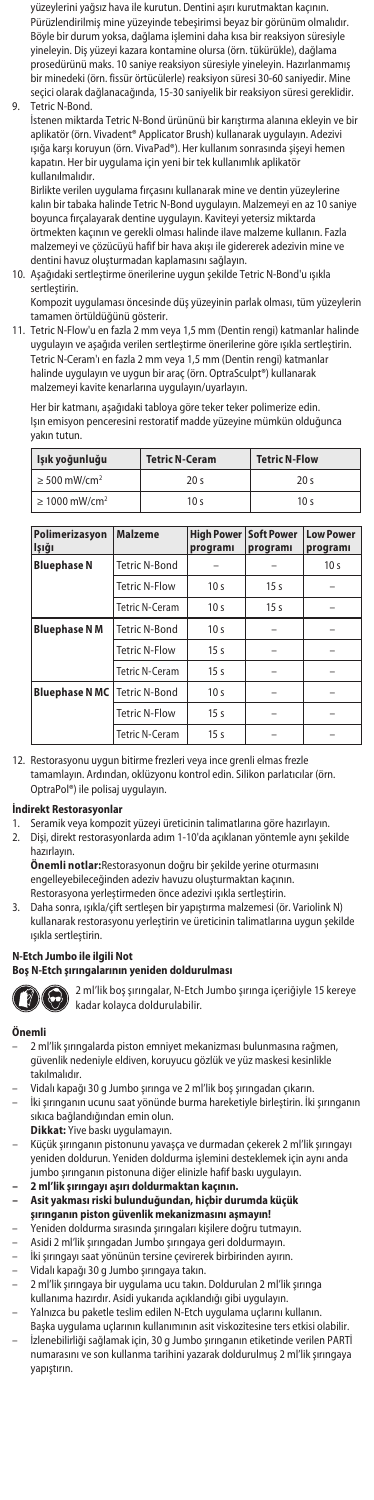# **Özel not**

- 1. Polimerize edilmiş malzemeye yeni Tetric N-Ceram uygulandığında,
- öncelikle Heliobond ile sertleştirme ve ıslatma yapılmalıdır. 2. Tetric N-Flow/Tetric N-Ceram uygulanırken ortam sıcaklığı koşulu
- 
- sağlanmalıdır. Düşük sıcaklıklar, malzemenin güç sıkılmasına neden olabilir. 3. Şişeleri, şırıngaları ve Cavifil'leri dezenfekte etmek için oksitleyici dezenfektan kullanmayın.

#### **N-Etch Uyarısı**

Fosforik asit jel koroziftir. 2 ml'lik şırıngayı doldururken daima koruyucu gözlük ve eldiven takın. Gözler, mukoza zarları ve cilt ile temastan kaçının (hem hasta hem de operatörler için gözlük takılması

önerilir). Malzemenin kazara gözle temas etmesi halinde bol miktarda suyla durulayın ve bir doktora/göz doktoruna danışın. Ciltle temas etmesi durumunda derhal su ve sabunla yıkayın. Hassas maddelerle (yüzey, giysi) temas etmesi durumunda derhal boş miktarda suyla temizleyin.

## **Tetric N-Bond Uyarısı**

- Tetric N-Bond tahriş edici bir maddedir. Cilt/mukoza zarları ve gözlerle
- temas etmesine engel olun. Ciltle temas halinde, derhal sabun ve bol miktarda suyla yıkayın.
- Malzemenin kazara gözle temas etmesi halinde bol miktarda suyla durulayın
- ve bir doktora/göz doktoruna danışın. Nadir durumlarda, ciltle temas malzemelere karşı hassasiyet oluşumuna neden olabilir.
- Ticari tıbbi eldivenler metakrilatların duyarlılık oluşturucu etkilerine karşı koruma sağlamaz.

## **Tetric N-Flow/Tetric N-Ceram Uyarısı**

- Polimerize olmamış malzemenin cilt/mukoza zarları ve gözlerle temas etmesine engel olun.
- Malzeme polimerize edilmemiş durumda iken hafif tahriş edici etki
- 
- gösterebilir ve metakrilatlara karşı aşırı duyarlılığa yol açabilir. Ticari tıbbi eldivenler metakrilatların duyarlılık oluşturucu etkisine karşı koruma sağlamaz.

- **Saklama ve hijyen** Saklama sıcaklığı: 2-28 °C
- N-Etch önerileri: Büyük stokları 2-8 °C'de soğutarak saklayın.
- Şırıngaları/Cavifil'leri/şişeleri kullanım sonrasında derhal kapatın.
- Işık girişi, zamanından önce polimerizasyona neden olur.
- Son kullanım tarihi: Cavifil'ler, şırıngalar, şişeler ve ambalaj üzerindeki notu inceleyin.
	-
- Urünlerin hiçbirini son kullanma tarihi geçtikten sonra kullanmayın.<br>- ├── Eğer Tetric N-Ceram veya Tetric N-Flow Cavifil aracılığıyla doğrudan<br>- ├── Eğer Tetric N-Ceram veyuanırsa, hijyenik nedenlerden dolay o Cavifil'
	- kullanılmaması kullanılması endikedir (hastalar arası çapraz kontaminasyonu önlemek açısından).

# **Maddeyi çocukların erişemeyeceği yerde saklayın.**

# **Yalnızca diş hekimliğinde kullanım içindir.**

Bu materyal sadece diş hekimliğinde kullanılmak üzere hazırlanmıştır. Uygulamada kullanma talimatına riayet<br>edilmelidir. Belirlenen uygulama alanı dışında kullanıldığı veya kullanma talimatına uyulmadığı durumlarda<br>oluşaca .<br>uçlarından kullanıcı sorumludur.

## **Русский**

#### **Оп**

- **N-Etch** это гель фосфорной кислоты для протравливания эмали и подготовки дентина
- **Tetric® N-Bond** это светоотверждаемый нано-наполненный однокомпонентный бондинговый агент для эмали и дентина в
- сочетании с техникой тотального травления.
- **Tetric® N-Flow** это текучий светоотверждаемый рентгеноконтрастный нано-гибридный композит для прямых реставраций и фиксации
- прозрачных керамических и композитных конструкций. **Tetric® N-Ceram** это светоотверждаемый рентгеноконтрастный наногибридный композит для прямых реставраций. Tetric N-Ceram, Tetric N-Flow и Tetric N-Bond полимеризуются светом с длиной волны в диапазоне 400–500 нм.

#### **Цвета**

|  |  | Tetric N-Ceram выпускается следующих цветов: |
|--|--|----------------------------------------------|
|--|--|----------------------------------------------|

- *Эмалевые цвета:* A1, A2, A3, A3.5, A4, B1, B2, B3, C2, C3, D3
- *Дентиновые цвета:* A2 Dentin, A3.5 Dentin, B2 Dentin
- 
- *Высокопрозрачный цвет режущего края:* T *Ультрасветлые цвета:* Bleach Light (L), Bleach Incisal (I), Bleach Medium (M)
- **Tetric N-Flow** выпускается следующих цветов:
- *Эмалевые цвета:* A1, A2, A3, A3.5, A4, B2
- 
- *Дентиновые цвета:* A3.5 Dentin *Высокопрозрачный цвет режущего края:* T

*Ультрасветлые цвета:* Bleach Light (L), Bleach Incisal (I)

# **Состав:**

- **N-Etch** содержит фосфорную кислоту (37% по весу в воде), загустители и пигменты
- **Tetric N-Bond** содержит акрилат фосфоновой кислоты, HEMA, Bis-GMA, диметакрилат уретана, этанол, пленкообразующее вещество,
- инициаторы и стабилизаторы. **Tetric N-Flow** содержит 36 % по весу диметакрилатов (включая TEGDMA), 63 % по весу наполнителей (бариевое стекло, трифторид иттербия, высокодисперсные оксид кремния и смешанные оксиды) и 1% по весу инициаторов, стабилизаторов и пигментов. Общее содержание неорганических наполнителей – 39 об.%. Размер частиц
- неорганических наполнителей лежит в диапазоне от 40 нм до 3000 нм. **Tetric N-Ceram** состоит из диметакрилатов (19-20 % по весу). Наполнители содержат бариевое стекло, трифторид иттербия, смешанные оксиды и сополимеры (80-81% по весу). Добавки, инициаторы, стабилизаторы и пигменты составляют < 1% по весу. Общее содержание неорганических наполнителей – 55-57 об.%. Размер частиц неорганических наполнителей лежит в диапазоне от 40 нм до 3000 нм.

### **Показания:**

– **N-Etch** применяется для протравливания эмали и подготовки дентина в сочетании с адгезивами, композитами, фиксирующими материалами и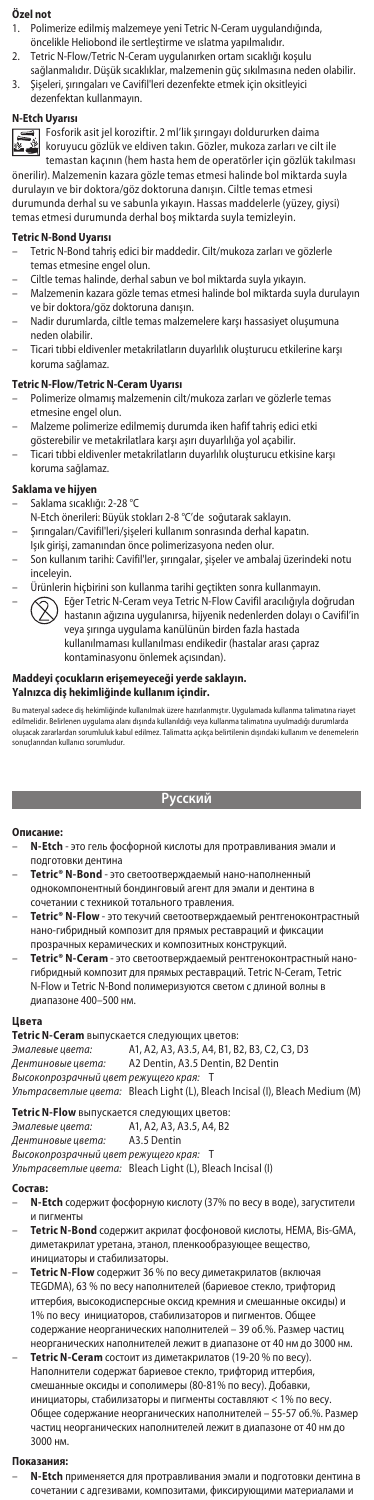материалами для запечатывания фиссур.

#### **– Tetric N-Bond**

- Адгезив для прямых светоотверждаемых и двойного твердения композитных и компомерных реставраций
- Адгезив для непрямых цельнокерамических и композитных реставраций (вкладок inlay/onlay, виниров)

# **– Tetric N-Flow**

- В качестве первого слоя при реставрациях I и II классов
- 
- Прямые реставрации передних зубов (классы III, IV)<br>Реставрации V класса (пришеечный кариес, эрозия корня, – Реставрации V класса (пришеечн
- клиновидные дефекты)
- Небольшие реставрации всех типов Расширенное запечатывание фиссур
- Шинирование подвижных зубов
- Закрытие поднутрений
- Адгезивная фиксация полупрозрачных непрямых
- композитных и керамических реставраций

# **– Tetric N-Ceram**

- Реставрации I V классов
- Реставрации молочных зубов
- Расширенное запечатывание фиссур<br>– Прямые виниры
- Прямые виниры
- Шинирование подвижных зубов
- Закрытие поднутрений
- Починка композитной и керамической облицов

### **Противопоказания:**

# **– N-Etch**

- Если невозможно соблюдать предписанную технологию работы. **– Tetric N-Bond**
	- Наличие у пациента аллергии к любому из компонентов Tetric N-Bond или при невозможности соблюдения предусмотренной техники при
	- Tetric N-Bond нельзя использовать в комбинации с ко материалами исключительно химического твердения. Всегда активируйте светом материалы двойного твердения.<br>Прямое закрытие пульпы –<br>мое закрытие пульпы

# **– Tetric N-Flow/Tetric N-Ceram**

- Невозможность обеспечения сухого рабочего поля или соблюдения
- предусмотренной техники применения Наличие у пациента аллергии к любому из компонентов

# **Побочные эффекты:**

- В редких случаях компоненты Tetric N-Bond/Tetric N-Flow/Tetric N-Ceram в редакт случая повинования текнет вола, текнет толи текнет<br>могут приводить к сенсибилизации. В таких случаях не следует<br>применять эти продукты. .<br>нять эти продукты.
- Во избежание возможного раздражения пульпы, близкие к ней области следует защищать подходящим материалом (выборочно нанесите материал, на основе гидроксида кальция на области, близкие к пульпе).

- **Взаимодействие с другими материалами:**<br>— Материалы со стеклоиономерной основой могут разрушаться под воздействием геля N-Etch
- Материалы, содержащие эвгенол/гвоздичное масло, могут ускорять полимеризацию адгезивов и композитов. Следовательн избегать применения таких материалов в сочетании с Tetric N-Bond/ Tetric N-Ceram/Tetric N-Flow.<br>Применение катионных пол
- ․․․․․…․<br>ных полосканий для полости рта, средств для визуализации зубного налета или хлоргексидина может приводить к изменению цвета.
- Материалы, содержащие перекись (например, отбеливающие системы на основе пероксида или дезинфицирующие средства) могут ускорять полимеризацию адгезивов.
- –<br>ные вещества (например, эвгенол, салициловые производные) могут ускорять полимеризацию Tetric N-Bond.
- Железо- и алюминийсодержащие кровоостанавливающие средства не должны применяться до или во время применения Tetric N-Bond.
- Средства для фторирования не должны применяться перед применением Tetric N-Bond.

# **Применение:**

# **ямые реставраці<br>Подберите цвет.**

- 1. Подберите цвет.
- Для облегчения доступа к рабочему полю можно использовать гибкий и удобный для пациента ретрактор губ и щек – OptraGate®
- 2. Необходимо обеспечить относительную или абсолютную изоляцию, желательно при помощи при помощи соответствующих
- вспомогательных средств, таких как OptraGate® или OptraDam®).
- 3. Отпрепарируйте полость согласно требованиям адгезивной техники 4. Очистите полость струей воды<br>5. Высушите полость воздухом
- 5. Высушите полость воздухом
- 6. При необходимости нанесите материал для защиты пульпы (материал на основе гидроксида кальция, например, ApexCal®); покрывайте только близкие к пульпе области, а затем изолируйте стойким к давлению
- цементом (например, Vivaglass® Liner) 7. Установите матрицу и межзубной клинышек при необходимости 8. Нанесите N-Etch сначала на эмаль, затем на дентин; оставьте на 15 секунд для воздействия. После чего, тщательно смойте водя<mark>н</mark> спреем и высушите поверхность зуба воздухом, без примесей масла. Избегайте пересушивания дентина. Протравленная поверхность эмали должна быть меловидно белой. Если это не так, процедуру
	- . . .<br>протравливания необходимо повторить в течение более короткого<br>времени. Если поверхность случайно загрязнится (слюной, наприм .<br>1ени. Если поверхность случайно загрязнится (слюной, например), повторите протравливание, время реакции при этом 10 секунд. Время воздействия на неотпрепарированной эмали (например, при запечатывании фиссур) 30-60 секунд. Эмаль протравливается селективно, время реакции 15-30 секунд.
- Tetric N-Bond.

Выдавите желаемое количество Tetric N-Bond на палетку и нанесите при помощи аппликатора (например, Vivadent® Applicator Brush). Защищайте адгезив от света (при помощи, например, VivaPad®). Закрывайте флакон сразу же после применения. Для каждого применения должен использоваться новый аппликатор.

Нанесите толстый слой Tetric N-Bond на эмаль и дентин, при помощи прилагающейся кисточки. Втирайте материал в поверхность не менее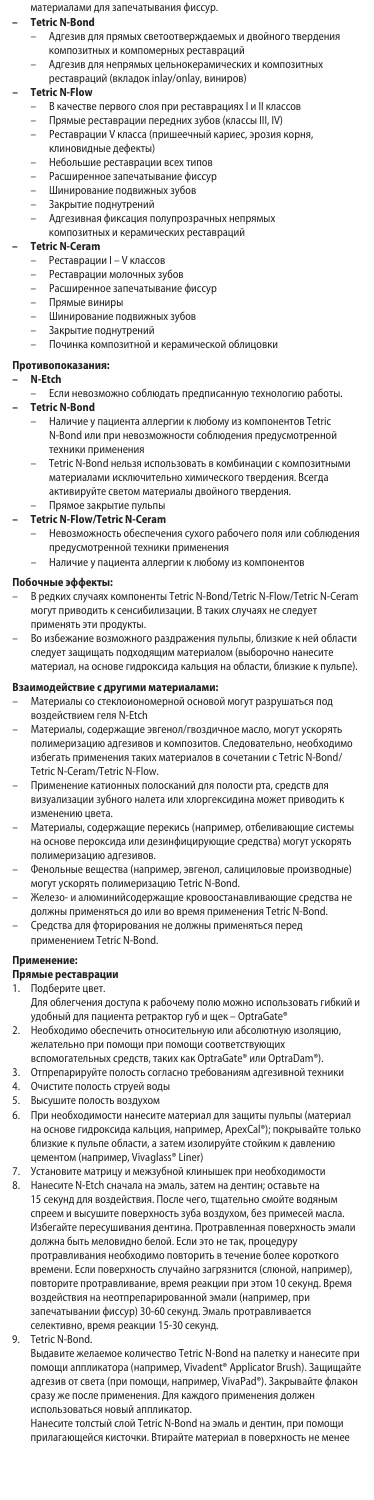10 секунд. Все поверхности должны быть полностью покрыты, при необходимости нанесите дополнительный слой материала. Раздуйте избыток Tetric N-Bond струей воздуха, чтобы материал равномерно покрывал эмаль и дентин, не образовывая скоплений материала.

- 10. Полимеризуйте Tetric N-Bond при помощи света в соответствии с приведенными ниже рекомендациями относительно времени. Блестящая поверхность зуба до нанесения композита является свидетельством того, что все поверхности полностью покрыты адгезивом.
- на настаносите Tetric N-Flow слоями максимум 2 мм или 1,5 мм (дентиновы<br>- швета) и полимеризуйте в соответствии с приведенными ниже цвета) и полимеризуйте в соответствии с приведен рекомендациями.

Наносите Tetric N-Ceram слоями максимум 2 мм или 1,5 мм (дентинов цвета), контурируйте/адаптируйте к полости при помощи подходящего инструмента (например, OptraSculpt®).

Полимеризуйте каждый слой в соответствии с рекомендациями,

приведенными в таблице ниже.

Держите световое окошко, как можно ближе к поверхности реставрационного материала.

| Мощность света                  | <b>Tetric N-Ceram</b> | <b>Tetric N-Flow</b> |  |
|---------------------------------|-----------------------|----------------------|--|
| $\geq$ 500 MBT/CM <sup>2</sup>  | 20c                   | 20 c                 |  |
| $\geq 1000$ MBT/CM <sup>2</sup> | 10 <sub>c</sub>       | 10c                  |  |

| Полимериза<br>ционная лампа | Материал             | Программа<br><b>High Power</b> | Программа<br><b>Soft Power</b> | Программа<br><b>Low Power</b> |
|-----------------------------|----------------------|--------------------------------|--------------------------------|-------------------------------|
| <b>Bluephase N</b>          | Tetric N-Bond        |                                |                                | 10 <sub>c</sub>               |
|                             | Tetric N-Flow        | 10c                            | 15c                            |                               |
|                             | Tetric N-Ceram       | 10 <sub>c</sub>                | 15c                            |                               |
| <b>Bluephase NM</b>         | Tetric N-Bond        | 10 <sub>c</sub>                |                                |                               |
|                             | <b>Tetric N-Flow</b> | 15c                            |                                |                               |
|                             | Tetric N-Ceram       | 15c                            |                                |                               |
| <b>Bluephase NMC</b>        | Tetric N-Bond        | 10 <sub>c</sub>                |                                |                               |
|                             | <b>Tetric N-Flow</b> | 15c                            |                                |                               |
|                             | Tetric N-Ceram       | 15c                            |                                |                               |

12. Отполируйте реставрацию подходящими финирами или тонкозернистыми алмазными борами. Затем проверьте ок Отполируйте силиконовыми полирами (например, OptraPol®).

- **Непрямые реставрации**<br>1. Подготовьте поверхность керамической или композитной реставрации в соответствии с инструкциями производителя.
- 2. Подготовьте поверхность зуба так же, как и для прямых реставраций, шаги 1-10.<br>**Важные при**

**Важные примечания:** Избегайте скопления адгезива, так как это может повлиять на точность посадки конечной реставраци Полимеризуйте адгезив при помощи света перед установкой реставрации

3. Затем установите реставрацию при помощи фиксирующего материала светового/двойного отверждения (например, Variolink N) и полимеризуйте светом в соответствии с инструкциями производителя.

# Примечания относительно N-Etch Jumb

# **Повторное заполнение пустого шприца N-Etch**



Пустой 2-мл. шприц очень просто можно повторно заполнить гелем с помощью шприца N-Etch Jumbo, делать это можно до 15 раз.

#### **Ва**

- Несмотря на то, что 2-мл. шприц снабжен предохранительным ограничителем поршня, по соображениям безопасности непременно следует надевать перчатки, защитные очки и защитную маску.
- Удалите прикрученную крышку с 30-граммового шприца Jumbo и пустого 2-мл. шприца.
- Вращательным движением по часовой стрелке соедините окончания обоих шприцов. Следите за тем, чтобы соединение было очень надежным.
- **Внимание:** резьбу не перекручивать!
- Теперь заполняйте 2-мл. шприц, медленным равномерным движением вытягивая поршень маленького шприца. Одновременно можно слегка надавливать другой рукой на поршень шприца Jumbo, поддерживая тем самым заполнение шприца.
- **Избегайте переполнения 2-мл. шприца!**
- **Ни в коем случае не преодолевайте сопротивление ограничителя поршня опасность попадания протравливающего средства на кожу!**
- При заполнении шприц ни в коем случае не направляйте в сторону .<br>человека.
- Никогда не пытайтесь переместить протравочный гель из 2-мл. шприца обратно в большой шприц Jumbo.
- 
- Разделите шприцы вращением против часовой стрелки. Прикрутите обратно защитный колпачок на 30-граммовый шприц Jumbo.
- Прикрутите аппликационную канюлю на 2-мл. шприц N-Etch. Заполненный 2-мл. шприц теперь готов к работе. Наносите гель, как
- было описано выше.
- Используйте только аппликационные канюли, которые поставляются вместе с N-Etch. Использование других канюль может оказать негативное влияние на вязкость протравочного геля.
- В случае вопросов и рекламаций записывайте, номер партии LOT и срок годности, указанный на 30-граммовом Jumbo шприце на предоставляемых этикетках, и приклеивайте их к заполненным 2-мл. шприцам.

# **Особые указа**<br>1. При нанес

- 1. При нанесении свежей порции Tetric N-Ceram на ранее заполимеризованный материал последнему необходимо придать
- шероховатость и смочить материалом Heliobond. 2. Используйте Tetric N-Flow/Tetric N-Ceram комнатной температуры. Низкие температуры затрудняют выдавливание материала.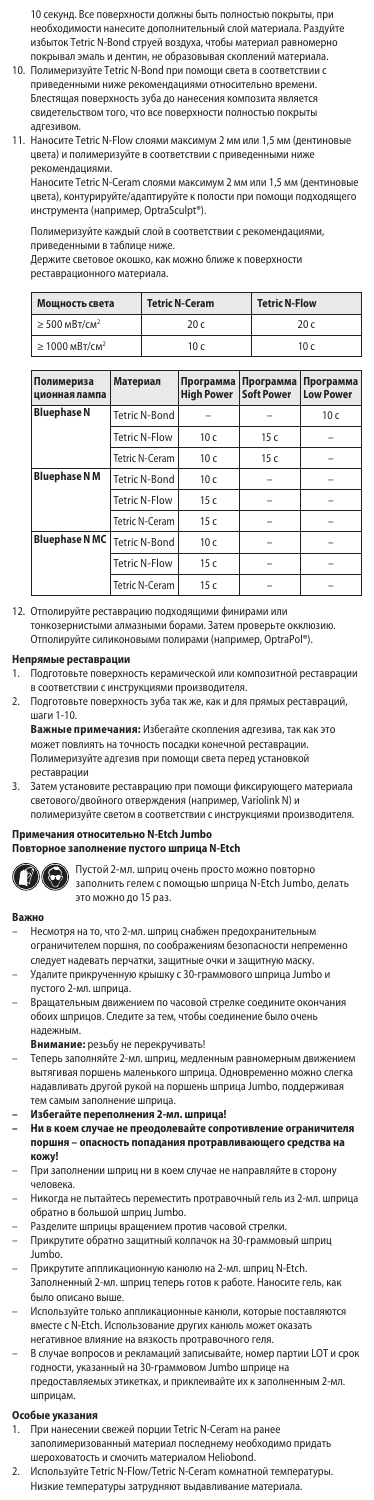3. Не используйте окисляющие чистящие или дезинфицирующие средства для дезинфекции шприцев и кавифилов

# **Примечания по N- Etch**

Гель фосфорной кислоты едкий. При заполнении 2мл. шприца непременно надевайте перчатки, защитные очки и защитную ≝ маску. Избегайте контакта с кожей, слизистыми оболочками и

глазами (рекомендуется надевать защитные очки и пациенту, и врачу). Если материал случайно попал в глаза, незамедлительно промойте их большим количеством воды и проконсультируйтесь с терапевтом/ офтальмологом. В случае контакта с кожей, незамедлительно промойте водой с мылом. В случае контакта с чувствительными материалами<br>(поверхностями, олежлой) незамеллительно смойте большим (поверхностями, одеждой) незамедлительно смойте больш количеством воды.

## **Предупреждение Tetric N-Bond**

- Tetric N-Bond обладает раздражающим действием. Избегайте контакта с кожей, слизистой оболочкой и попадания в глаза.
- При попадании на кожу смойте большим количеством воды с мылом. – При попадании Tetric N-Bond в глаза немедленно промойте обильным количеством воды и обратитесь за консультацией к терапевту/ офтальмологу.
- В редких случаях контакт с кожей может приводить к сенсибилизации к составляющим.
- Доступные на рынке медицинские перчатки не обеспечивают защиты от сенсибилизирующего действия метакрилатов.

## **Предупреждение Tetric N-Flow/Tetric N-Ceram**

- Избегайте контакта незаполимеризованного материала с кожей/ слизистой оболочкой и попадания в глаза.
- Незаполимеризованный материал может оказывать небольшое раздражающее действие и может приводить к сенсибилизации к
- метакрилатам. – Доступные на рынке медицинские перчатки не обеспечивают защиты от
- сенсибилизирующего действия метакрилатов.

## **Хранение:**

- Хранить при температуре: 2–28 °С<br>− Рекомендации относительно N-Etι
- Рекомендации относительно N-Etch: большие запасы храните в холодильнике при температуре 2–8 °C
- Закрывайте шприцы/кавифилы сразу после использования. Попадание света вызывает преждевременную полимеризацию.
- Срок хранения указан на кавифилах, шприцах и бутылочках и упаковке. Не использовать, если превышен срок годности.
- В случае, если Tetric N-Ceram или Tetric N-Flow применяется из кавифила непосредственно в полости рта пациента, кавифил или аппликационная канюля шприца не должны использоваться более одного раза из соображений гигиены (во избежание перекрёстной инфекции между пациентами)

## **Хранить в недоступном для детей месте! Для использования только в стоматологии!**

Материал был разработан исключительно для применения в стоматологии. Обработку следует<br>проводить строго в соответствии с инструкцией по применению. Изготовитель не несет ответственности<br>за повреждения, возникшие в результ Пользователь несет ответственность за тестирование продуктов на их пригодность и за использование для любых целей, не указанных в инструкции. Описания и представленные данные не дают никаких гарантий качества и не являются обязательными.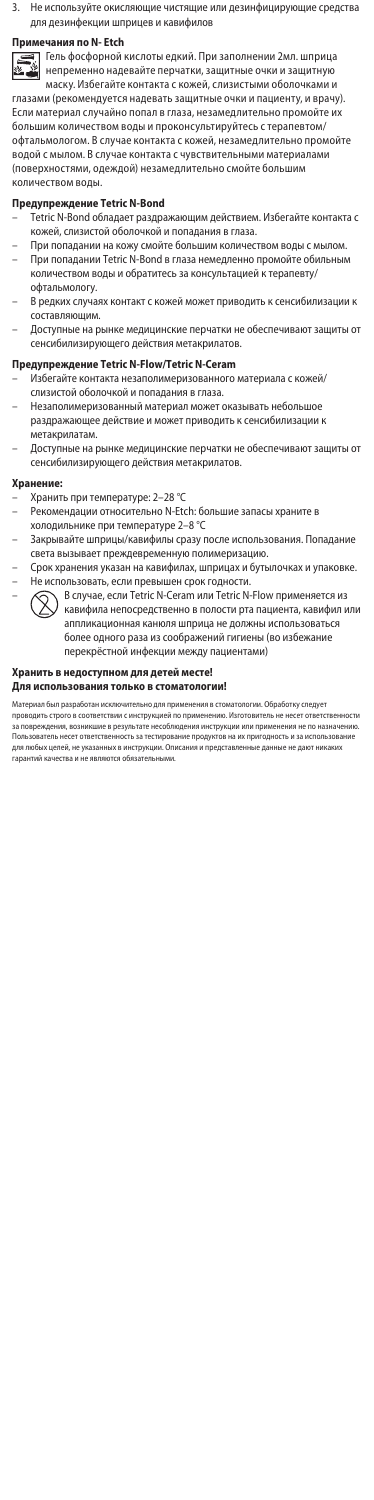# **Ivoclar Vivadent AG**

Bendererstrasse 2 | 9494 Schaan | Liechtenstein Tel. +423 235 35 35 | Fax +423 235 33 60 www.ivoclarvivadent.com

# **Ivoclar Vivadent Pty. Ltd.**

1 – 5 Overseas Drive | P.O. Box 367 | Noble Park, Vic. 3174 | Australia Tel. +61 3 9795 9599 | Fax +61 3 9795 9645 www.ivoclarvivadent.com.au

# **Ivoclar Vivadent GmbH**

Tech Gate Vienna | Donau-City-Strasse 1 | 1220 Wien | Austria Tel. +43 1 263 191 10 | Fax: +43 1 263 191 111 www.ivoclarvivadent.at

# **Ivoclar Vivadent Ltda.**

Alameda Caiapós, 723 | Centro Empresarial Tamboré | CEP 06460-110 Barueri – SP | Brazil Tel. +55 11 2424 7400 | Fax +55 11 3466 0840

www.ivoclarvivadent.com.br

### **Ivoclar Vivadent In**

1-6600 Dixie Road | Mississauga, Ontario | L5T 2Y2 | Canada Tel. +1 905 670 8499 | Fax +1 905 670 3102 www.ivoclarvivadent.us

#### **Ivoclar Vivadent Shanghai**

Trading Co., Ltd. | 2/F Building 1, 881 Wuding Road, Jing An District | 200040 Shanghai | China Tel. +86 21 6032 1657 | Fax +86 21 6176 0968

www.ivoclarvivadent.com

**Ivoclar Vivadent Marketing Ltd.**<br>Calle 134 No. 7-B-83, Of. 520 | Bogotá | Colombia Tel. +57 1 627 3399 | Fax +57 1 633 1663 www.ivoclarvivadent.co

#### **Ivoclar Vivadent SAS**

B.P. 118 | F-74410 Saint-Jorioz | France Tel. +33 4 50 88 64 00 | Fax +33 4 50 68 91 52 www.ivoclarvivadent.fr

#### **Ivoclar Vivadent GmbH**

Dr. Adolf-Schneider-Str. 2 | D-73479 Ellwangen, Jagst | Germany Tel. +49 7961 889 0 | Fax +49 7961 6326 www.ivoclarvivadent.de

## **Wieland Dental + Technik GmbH & Co. KG**

Lindenstrasse 2 | D-75175 Pforzheim | Germany Tel. +49 7231 3705 0 | Fax +49 7231 3579 59 www.wieland-dental.com

# **Ivoclar Vivadent Marketing (India) Pvt. Ltd.**

503/504 Raheja Plaza | 15 B Shah Industrial Estate | Veera Desai Road, Andheri (West) | Mumbai, 400 053 | India Tel. +91 22 2673 0302 | Fax +91 22 2673 0301 www.ivoclarvivadent.i

#### **Ivoclar Vivadent s.r.l.**

Via Isonzo 67/69 | 40033 Casalecchio di Reno (BO) | Italy Tel. +39 051 6113555 | Fax +39 051 6113565 www.ivoclarvivadent.it

# **Ivoclar Vivadent K.K.**

1-28-24-4F Hongo | Bunkyo-ku | Tokyo 113-0033 | Japan Tel. +81 3 6903 3535 | Fax +81 3 5844 3657 www.ivoclarvivadent.jp

### **Ivoclar Vivadent Ltd.**

12F W-Tower, 1303-37 | Seocho-dong, Seocho-gu, Seoul 137-855 | Republic of Korea Tel. +82 2 536 0714 | Fax +82 2 596 0155 www.ivoclarvivadent.co.kr

**Ivoclar Vivadent S.A. de C.V.**

Av. Insurgentes Sur No. 863, Piso 14, Col. Napoles | 03810 México, D.F. | México Tel. +52 55 5062 1000 | Fax +52 55 5062 1029 www.ivoclarvivadent.com.mx

# **Ivoclar Vivadent BV**

De Fruittuinen 32 | 2132 NZ Hoofddorp | Netherlands Tel. +31 23 529 3791 | Fax +31 23 555 4504 www.ivoclarvivadent.com

#### **Ivoclar Vivadent Ltd.**

12 Omega St, Rosedale | PO Box 303011 North Harbour | Auckland 0751 | New Zealand Tel. +64 9 914 9999 | Fax +64 9 914 9990

www.ivoclarvivadent.co.nz

# **Ivoclar Vivadent Polska Sp. z o.o.**

Al. Jana Pawla II 78 | 00-175 Warszawa | Poland Tel. +48 22 635 5496 | Fax +48 22 635 5469 www.ivoclarvivadent.pl

**Ivoclar Vivadent Marketing Ltd.**<br>Prospekt Andropova 18 korp. 6/ office 10-06 |115432 Moscow | Russia Tel. +7 499 418 0300 | Fax +7 499 418 0310

www.ivoclarvivadent.ru

# **Ivoclar Vivadent Marketing Ltd.**

Qlaya Main St. | Siricon Building No.14, 2nd Floor | Office No. 204 | P.O. Box 300146 | Riyadh 11372 | Saudi Arabia Tel. +966 11 293 8345 | Fax +966 11 293 8344 www.ivoclarvivadent.com

# **Ivoclar Vivadent S.L.U.**

C/ Ribera del Loira nº 46, 5ª planta | 28042 Madrid | Spain Tel. + 34 913 757 820 | Fax + 34 913 757 838 www.ivoclarvivadent.es

#### **Ivoclar Vivadent AB**

Dalvägen 14 | S-169 56 Solna | Sweden Tel. +46 8 514 939 30 | Fax +46 8 514 939 40 www.ivoclarvivadent.se